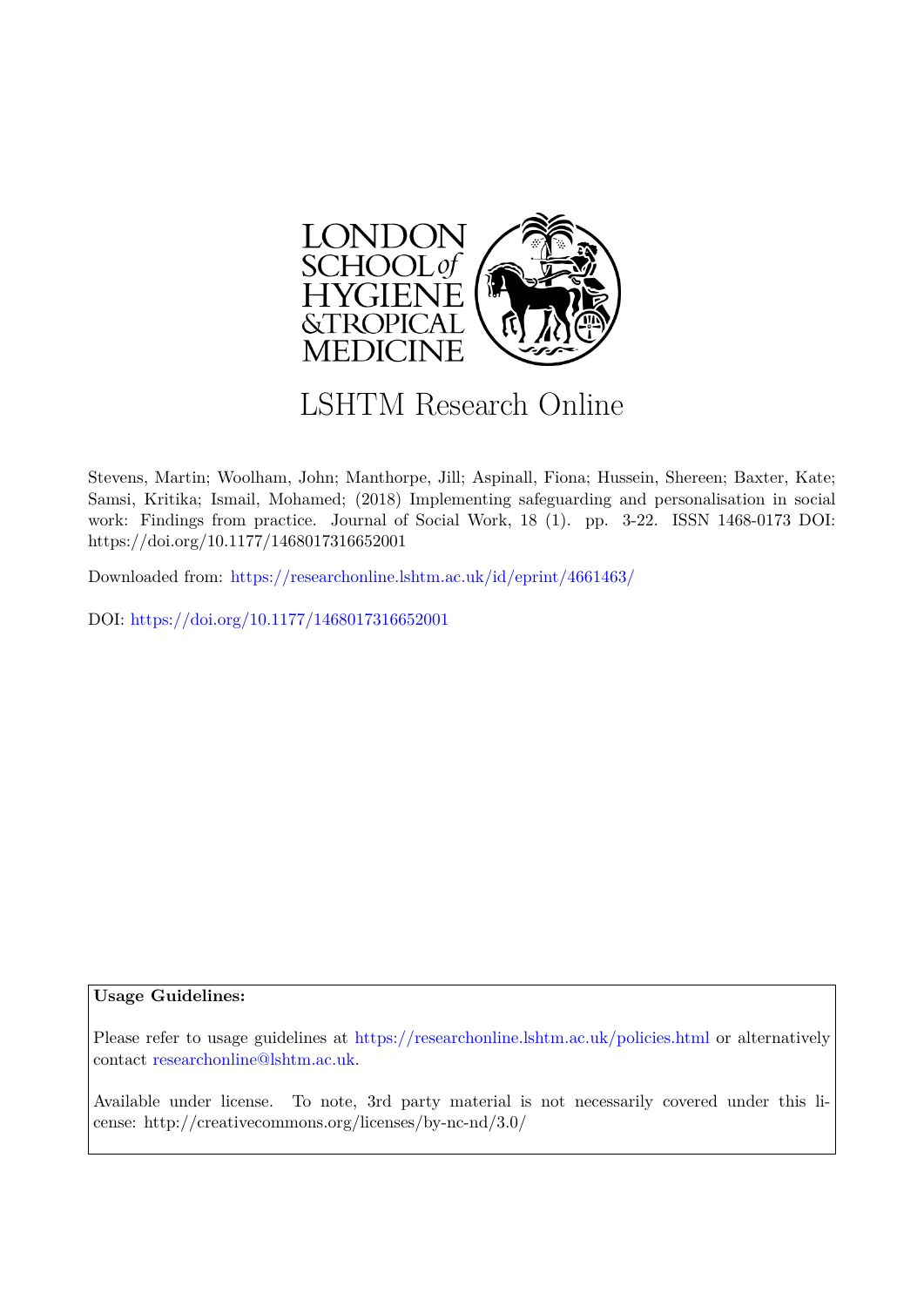# **Implementing safeguarding and personalisation in social work: findings from practice**

Author for Corespondence: Martin Stevens: Social Care Workforce Research Unit, King's College London, Strand, London, WC2R 2LS. [martin.stevens@kcl.ac.uk](mailto:martin.stevens@kcl.ac.uk)

## Authors

Martin Stevens<sup>1</sup>, John Woolham<sup>2</sup>, Jill Manthorpe<sup>1</sup>, Fiona Aspinall<sup>3</sup>, Shereen Hussein<sup>1</sup>, Kate Baxter<sup>3</sup>, Kritika Samsi<sup>1</sup> and Mohamed Ismail<sup>4</sup>

- 1. Social Care Workforce Research Unit, King's College London,Strand, London, WC2R 2LS
- 2. Faculty of Health and Life Sciences, Charles Ward Building, Coventry University, Coventry, CV1 5FB
- 3. Social Policy Research Unit, University of York, Heslington, York, YO10 5DD
- 4. Analytical Research Limited, Station House, Connaught Road, Surrey, GU24 0ER

Keywords: Safeguarding, Personalisation, Risk, Personal Budgets, Social Work

Journal of Social Work

Accepted 21/03/2016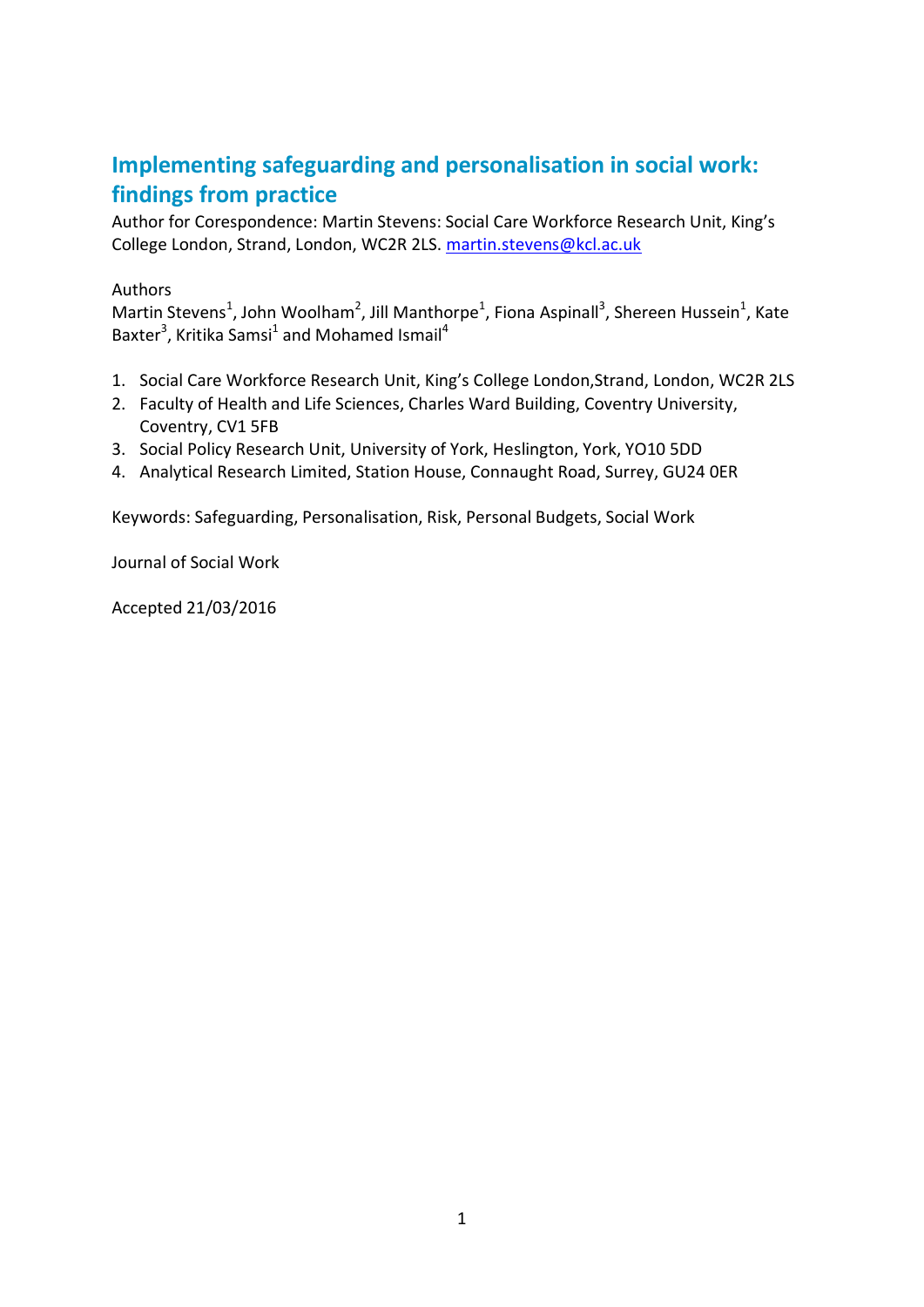# **Implementing safeguarding and personalisation in social work: findings from practice**

# *250 words Abstract:*

#### **Summary**

This paper reports on part of a research study carried out in three local authority adult social care departments in England, which explored links between adult safeguarding and personalisation. The study included statistical analysis of data on safeguarding referrals and the take up of personal budgets and qualitative interviews with managers, social workers, other staff working on safeguarding and with service users. The paper reports the findings from 16 interviews with managers and social workers, highlighting their perspectives and experiences.

### **Findings**

Five main themes emerged from our analysis: contexts and risk factors; views about risks associated with Direct Payments, approaches to minimising risk; balancing risk and choice; and weaving safeguarding and personalisation practice. Social workers identified similar ranges and kinds of risks to those identified in the national evaluation of Individual Budgets. They described a tension between policy objectives and their exercise of discretion to assess and manage risks. For example, some described how they would discourage certain people from taking their personal budget as a Direct Payment or suggest they take only part of a personal budget as a Direct Payment.

#### **Application**

This exploratory study supports the continued need for skilled social workers to deliver outcomes related to both safeguarding and personalisation policies. Implementing these policies may entail a new form of 'care and control', which may require specific approaches in supervision in order to ensure good practice is fostered and positive outcomes attained.

# *Keywords:*

Personalisation; Direct Payments; Personal Budgets; Safeguarding; Social Work

# *Introduction*

Personalisation has been a prominent policy aspiration of the English Department of Health (DH) in recent years (DH 2008, Carr, 2012, DH, 2010b). The Care Act 2014 continues this policy emphasis, requiring local authorities to offer personal budgets to all those eligible for publicly funded social care. However, personalisation is defined in a number of ways. First, it may be seen as the creation of support tailored to individual needs, offering greater flexibility, choice and control over care and support than traditional services (Carr 2012). It has also been argued that personalisation, particularly the use of personal budgets and Direct Payments or cash-for-care, reflects a neoliberal agenda of reducing public sector expenditure and increasing commercial transactions that offer consumer choice at the expense of more universal entitlement and citizenship (Daly, 2012; Lymbery, 2014). Furthermore, personalisation has been implemented in the context of means-testing and high eligibility thresholds at a time when diminishing numbers of people are receiving local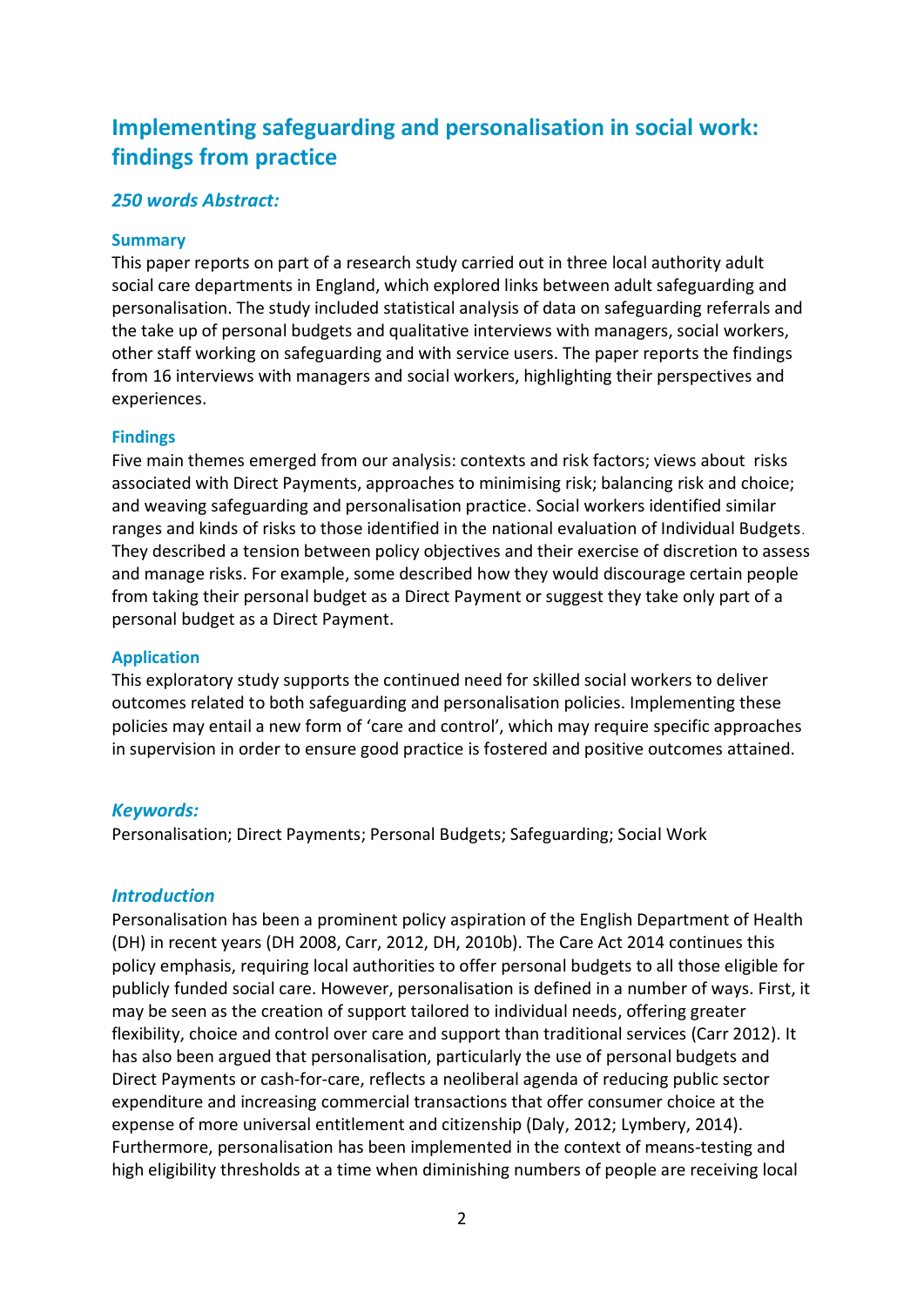authority funded services (Fernandez et al. 2013). This may suggest the individual has to take on more responsibility for the size and shape of care. As Slasberg and Beresford (2015) note, this trend leads to substantial unacknowledged unmet need.

However, Needham (2010) cites some research claiming that there is a 'potential for personalization to deliver cost-savings, through getting users to be more creative in their use of funds' (Needham, 2010, p136). Local authorities may therefore exert pressure on care managers to increase numbers of people on Direct Payments, which may lead to increased risk and some individuals struggling to organise and manage care. Lloyd (2010) argues that such consequences arise from an individualistic conception of choice and control, rather than acknowledging the centrality of relationships and an ethic of care.

A distinction is often made between 'person-centred care', meaning providing choice and control for individuals, and 'personalisation', representing the policy focus on Resource Allocation Systems, Personal Budgets and marketisation (Beresford et al, 2011; Woolham et al, 2015). The development of Direct Payments can be seen as part of a greater transfer of responsibility and risk from the state to the service user for the choices they make and their consequences (Ferguson, 2007). This paper examines some of the implications of this development of 'responsibilisation', reflecting neo-liberal theory where individuals are seen as self-directing and autonomous (Bondi, 2005, Clarke et al, 2007), in the context of risk and safeguarding imperatives.

There is little research on the impact of personalisation on safeguarding practice (for exceptions, see Manthorpe et al 2009; Hunter et al 2013). This paper presents findings from a qualitative interview study that sought professionals' perspectives, experiences and responses to balancing the sometimes conflicting demands of personalisation and safeguarding. Interviews were undertaken as part of a recently completed study that aimed to identify the impact of Direct Payments and personal budgets on safeguarding referrals and to explore practice approaches to managing risks in supporting people to use Direct Payments and personal budgets safely. The study explored the speculative concerns raised by local authority and other professionals in the context of earlier opinions and debates, such as views about personalisation improving or jeopardising safeguarding (Poll et al. 2005; Williams 2010; Warin 2010; Richards and Ogilvie, 2010), which has been also highlighted by users and carers (Anonymous 2008; James 2008; Jupp 2008) and contributors to the government's review of the policy guidance on adult safeguarding, No Secrets (DH 2010b).

Findings from interviews with professionals are presented and discussed in light of the themes raised in the literature, such as: the benefits and risks of self-directed support (Hunter et al, 2013); the power relationships implicit in Direct Payments (Leece, 2010); and the reported reluctance of some groups to report potentially abusive or neglectful care provided by family carers (Bowes et al. 2008). It concludes by discussing the degree of convergence between personalisation and safeguarding, which the earlier evaluation of Individual Budgets identified as initially operating largely on 'parallel tracks' (Manthorpe et al., 2009) and which potentially remains a contested area of practice (Schwehr 2010; SCIE 2010).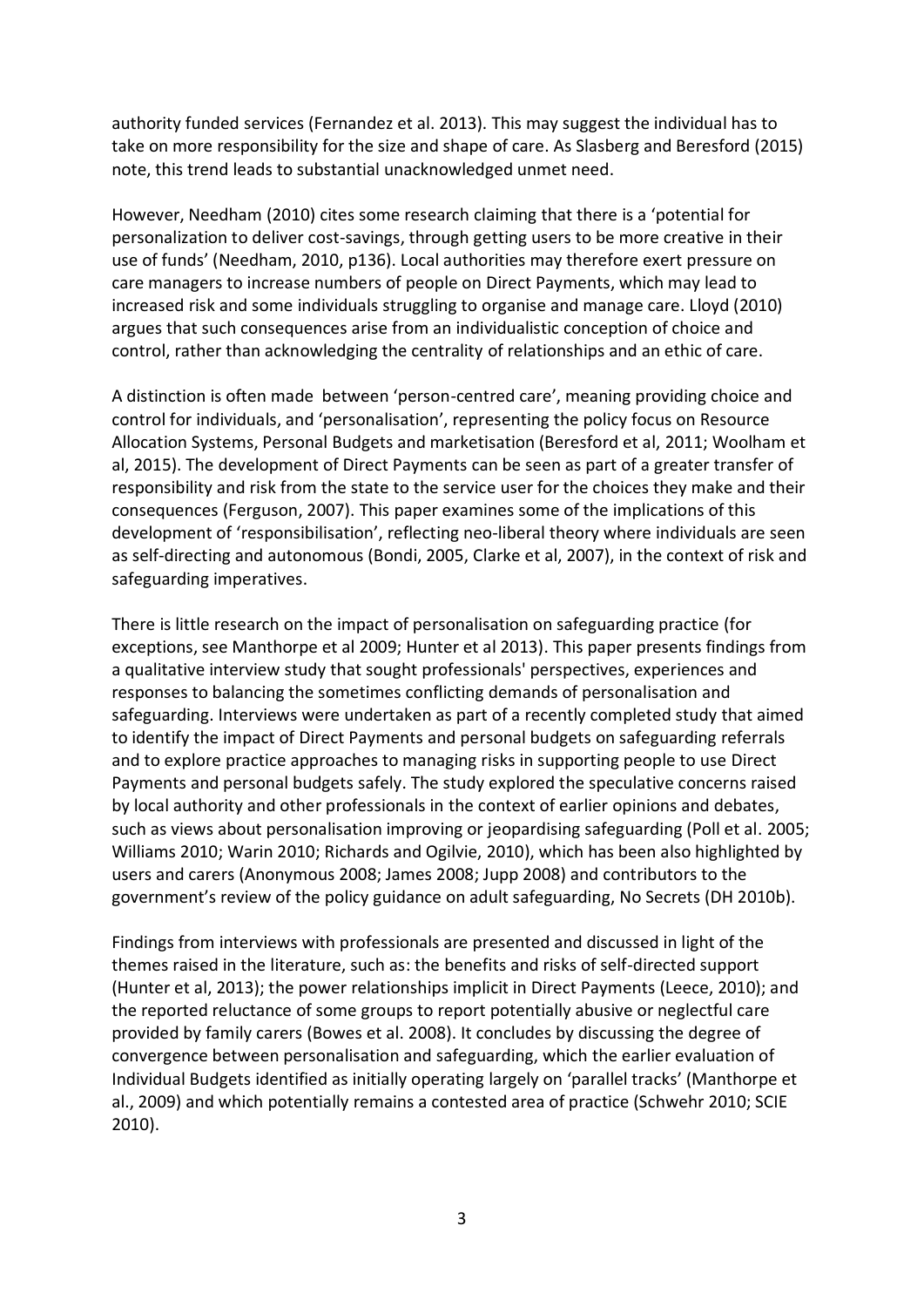# *The benefits and risks of personalisation*

There is a substantial international literature on the use of personalised care models, which involve the monetising of need and individualised purchasing of support (Manthorpe et al. 2014) although eligibility may be restricted by impairment or age. In England, the currently dominant cash-for-care model is personal budgets, as recently confirmed by the Care Act 2014. These offer eligible individuals increased control over the use of allocated money. They can be deployed in different ways: as a Direct Payment, where service users entirely or partly manage their personal budget as a Direct Payment; paid to a third party (an 'indirect payment'), usually a family member, who manages the budget on behalf of the individual; or wholly managed by a care manager or social worker, which is known as a managed Personal Budget, which some have argued offers only 'minor increases in opportunities for personalisation and choice' (Rabiee et al, 2013: p3). It is the government's intention that Direct Payments become the main form of deployment of personal budgets (DH 2010a).

There is much evidence about the positive impact of Direct Payments for certain groups of people, although similar evidence has not been found for managed personal budgets (Slasberg and Beresford, 2015). Outcomes for older people have been found to be less positive than for others (Netten et al., 2012). However, take up of Direct Payments remains low, especially amongst older people; only 15 per cent of older people receiving publicly funded social care take up a Direct Payment (ADASS, 2014).

Manthorpe et al. (2009) found that many practitioners and managers had concerns about the negative consequences of Individual Budgets (the precursor to personal budgets) for some people. Fears were expressed that using unregulated care workers or relatives may leave disabled or older people at greater risk of abuse (including neglect, physical and financial abuse/exploitation) or of receiving poorer quality support than people in receipt of conventional regulated services. Such fears are widely shared (Leece, 2010; Ferguson, 2007). Direct Payment holders are permitted to pay relatives (who live outside the home) to provide care and support and relatives are able to act as proxies by holding the Direct Payment when the adult concerned is not able to do so, for reasons such as severe dementia. Both of these developments may increase vulnerability to financial and other forms of abuse, as adult safeguarding managers have warned (Manthorpe and Samsi, 2013). Earlier research, however, suggests that people using Direct Payments and employing Personal Assistants (PAs) may report less abuse or poor quality care than those using conventional, council-commissioned services (Adams and Godwin, 2008), although this may be due more to low reporting levels rather than an indication of less abuse. Furthermore, some commentators have proposed that safeguarding is enhanced by greater choice and control (Tyson, 2010).

#### **Methods and data**

The study took place from 2012 to 2014. It involved a review of Safeguarding Adults Boards' Annual Reports (Manthorpe et al, 2015), analysis of national and local data and interviews with professionals and service users. The study's findings are reported in Stevens et al (2015).

This paper draws on semi-structured interviews with professionals working in three selected English local authorities. The three sites were chosen to represent different types and size of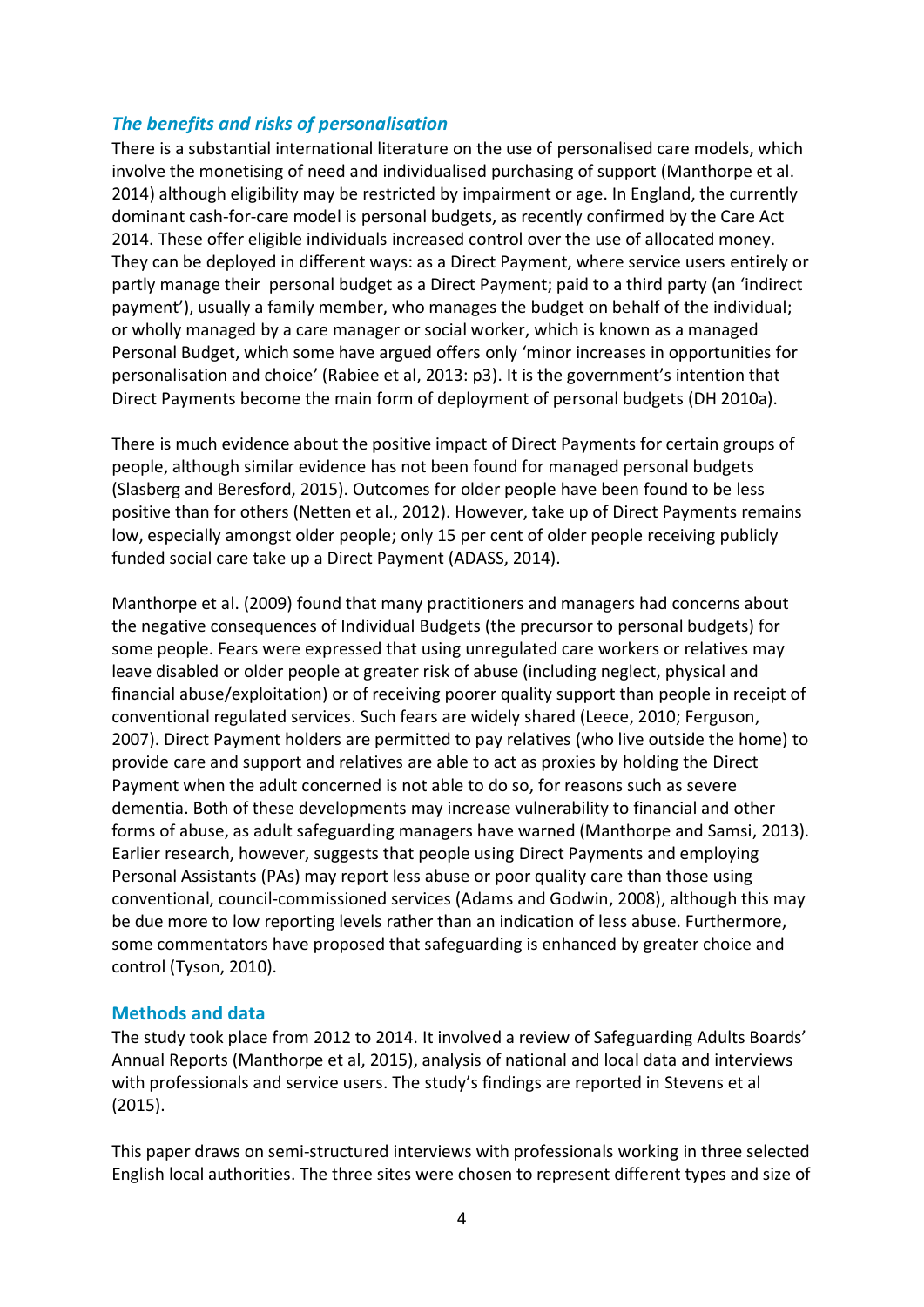authority: one Metropolitan borough, one rural Shire county and one city council. Two had specialist safeguarding teams that undertook some or all safeguarding work. In the third site responses to safeguarding concerns were undertaken by any social worker. The size of the sites' general population's ranged from 200,000 – 500,000.

We interviewed 14 professionals (six social workers, five team managers and three senior managers) and two elected council members. Of these participants, only social workers have regular extended contact with service users, undertaking assessments and reviews. Team managers may have occasional contact, possibly only in resolving problems or in relation to safeguarding referrals. Senior managers have less contact still, again mainly when chairing meetings or possibly through consultative activities in relation to policy and practice (which may also be attended by elected members).

To preserve anonymity, quotations from the elected members have been labelled as 'Senior Managers', in the Findings Section. Table 1 presents some demographic details about sites and participants. While there was a mix of gender, we will refer to all participants as 'she' in order to protect anonymity; the names of the LA sites are not reported as a further assurance. Other possibly identifying characteristics have also been disguised.

Informed consent was obtained from all participants before interviews. The interviews sought views about the potential risks and opportunities of personal budgets and Direct Payments and the extent to which safeguarding was considered and if necessary addressed within support plans. Details about the link between safeguarding and personalisation practice were also explored. The interview guides are available from the authors. All interviews were digitally audio-recorded and fully transcribed.

Analysis was undertaken with the aid of the computerised qualitative data analysis software NVIVO. We used Framework analysis (Gale et al. 2013) as the method of analysis, which enabled summarising of data from each source prior to analysis by type/characteristics of study participants as well as by themes, both those derived from previous research findings and those emerging from the study.

|                      | Site |  |  |       |
|----------------------|------|--|--|-------|
| Type of professional | 1    |  |  | Total |
| Senior               |      |  |  |       |
| manager/elected      |      |  |  |       |
| member               |      |  |  |       |
| Social worker        |      |  |  | h     |
| Team manager         |      |  |  | 5     |
| Total                |      |  |  | 16    |

#### **Table 1 Research participants**

#### **Findings**

Five main themes emerged from our analysis: contexts and risk factors; views about risks associated with Direct Payments; approaches to minimising risk; balancing risk and choice; and weaving safeguarding and personalisation practice.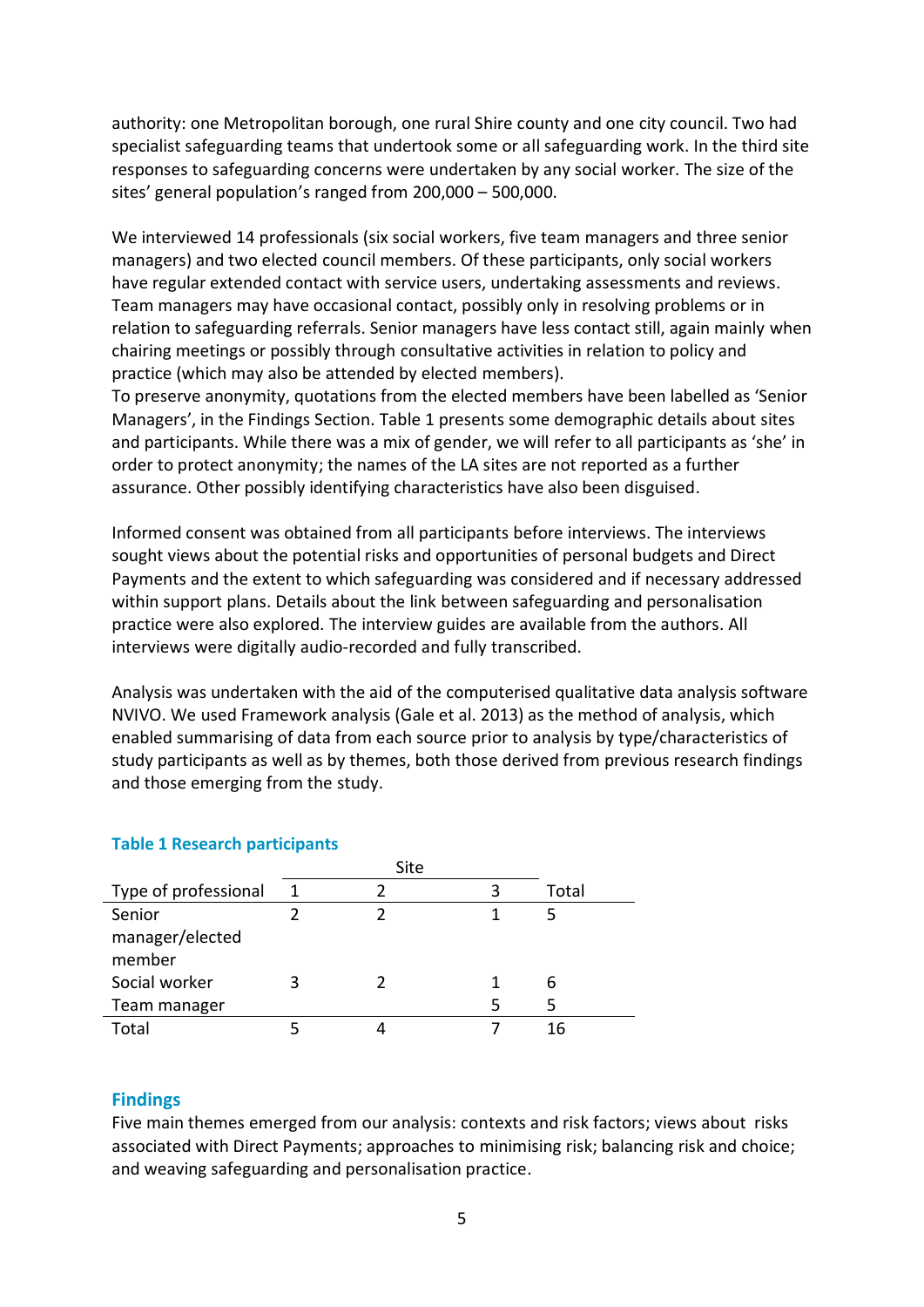#### **Contexts and risk factors**

Public spending constraints were perceived by many participants as important factors in creating a more risky context for personalisation. Reductions in services or to budgets were believed by some to increase risk through exacerbating unmet needs among care users, potentially lower quality services (arising from a view that care providers were being paid less to provide the same service, resulting in lower standards) and higher eligibility criteria. However, the two elected members were less critical of cuts being made.

More generally, poverty was widely identified by participants as an important factor in relation to abuse. One senior manager suggested that this might create a risk as the Direct Payment would become an apparently necessary part of the family income and it might be difficult to ensure it was used by the person for whom it was intended. One social worker specifically identified poverty as a risk factor, citing the recent financial downturn as creating the circumstances in which Personal Assistants (PAs, including family members employed as PAs), might engage in abusive behaviour:

*I think, there were lots of cases to be honest, where people are doing things to people, bad things, that ordinarily they may not do if they weren͛t quite so desperate themselves.*

#### *Social Worker 09*

The degree to which personalisation had been embedded within a local authority was another important aspect of the context within which social workers practiced. The advent of personal budgets was felt to have offered a wider variety of ways of arranging support in addition to Direct Payments, including pooled budgets and legal trusts. Several dimensions were identified. First was the ability to choose from a wider range of services: most participants reported that all people who met the eligibility criteria were offered a Direct Payment. However, safeguarding concerns were sometimes given as a reason not to offer one:

*You'll be aware that really we have to offer a Direct Payment, unless there's a safeguarding reason not to.*

#### *Senior Manager 05*

How personalisation was being implemented locally was another important contextual factor. In each of the sites, participants expressed commitment to promoting personcentred services that promoted choice and control; indeed these were seen as an expression of social work values. There was a simultaneous perception that the focus on personal budgets reflected market-driven approaches that were designed to reduce the size of the public sector. This comment by a team manager typifies this tension:

*I think that social work values are really linked into being personalised and person-centred, but I think that personalisation is interpreted in a lot of different ways by social workers. I think...some social workers really embrace it and adopt it as part of social work. I'm probably a little bit more sceptical, I sort of see a more politicised version of it and, about sort of market forces.*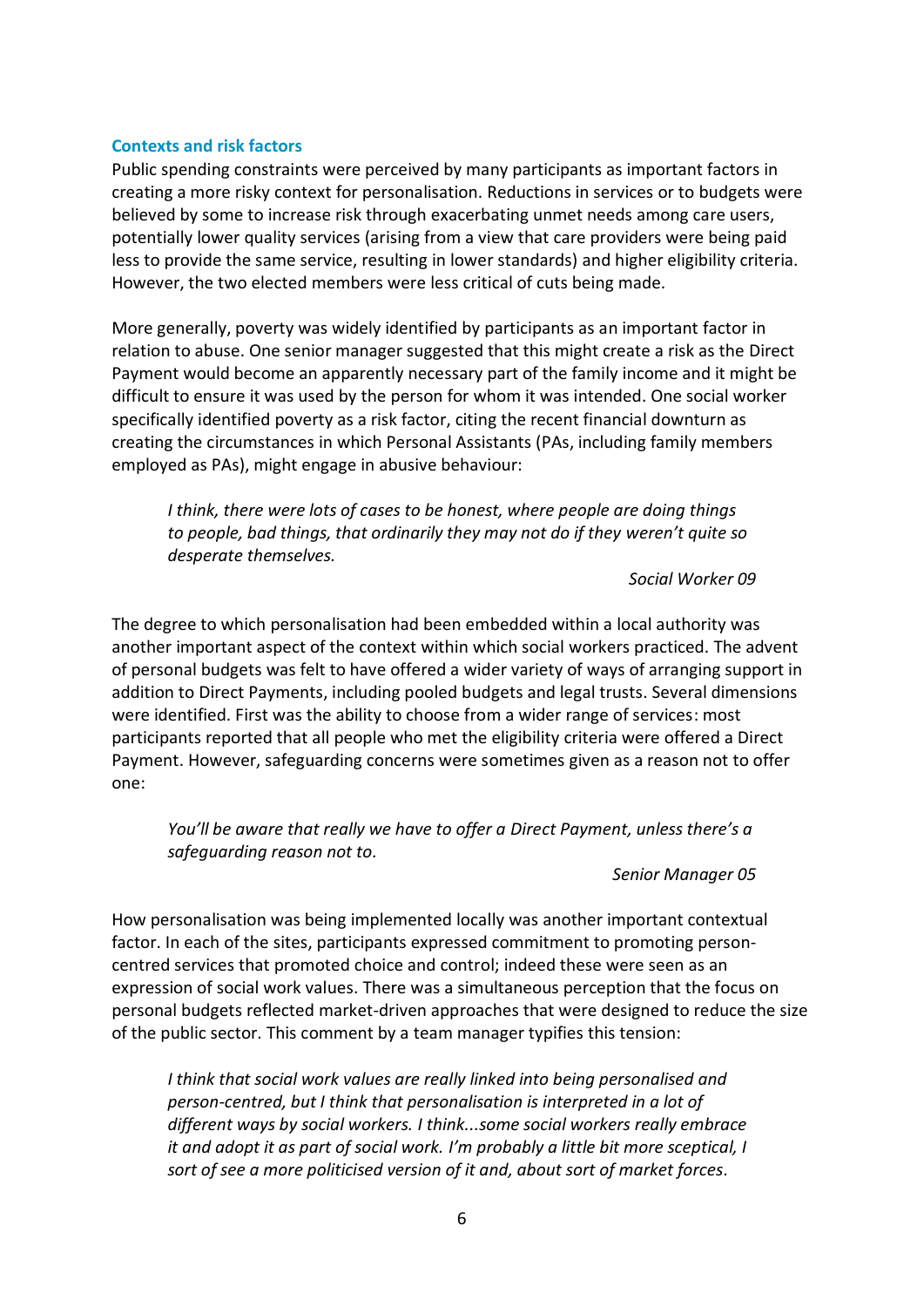#### *Team Manager 11*

It was therefore unsurprising that participants expressed varying opinions about the impact of personalisation on risks of abuse and neglect. At times, this could lead to the same participant suggesting that Direct Payments were both increasing and reducing such risks, depending on context. We encountered many of the similar anticipatory fears reported by Manthorpe et al (2009) in the national evaluation of Individual Budgets (the IBSEN study). In this present study, however, these fears were set in the context of practice experience. Three participants reported experiences of Direct Payment users being at greater risk of financial abuse and exploitation from family members in the context of personalisation, whether users were managing a Direct Payment themselves or not.

A small number of social workers described the level of monitoring of Direct Payments as being less intensive in the current context and felt this increased risk of harm because problems may have gone unnoticed. One felt that, as a consequence of increased flexibility over 'personalised' social care, care accessed or arranged by Direct Payment users was more difficult to monitor than in-house arranged or provided services:

*Yes, quite possibly* [there is increased risk]*, because when you have a conventional home care service, it kind of does what it says on the tin. You know, half an hour here and there. You͛ll put LJour tasks down͕ that sorts that out. You know͕ tasks on the care plan or support plan͕ whatever it͛s called these days. With somebody with a Direct Payment, you've got all sorts of other things that you need to consider.*

#### *Social Worker 09*

Only two participants mentioned increased risks from the employment of unregulated PAs, which were more commonly raised as concerns in the IBSEN study. However, participants emphasised the challenges that being an employer could pose for Direct Payment users. They referred to difficulties related to blurred boundaries arising from budget holders employing friends and family members. Social workers' lack of knowledge of who was being employed as a person's PA was also cited as a potential area of concern:

*It could be anybody. The risk is: who are they employing? What experience do these people [PAs] have?*

#### *Team Manager 01*

Seven participants perceived an increased risk when Direct Payments were managed by a third party such as a family member However, one case was described where a social care provider, operating as a sole trader, was effectively offering a case management service, but was defrauding service users by not providing the service promised. Another case was reported where an unknown individual had offered care management services, paid for through a Direct Payment, which had caused concern. The main risks identified were financial exploitation and the person not getting the care or support services they needed. This social worker summed up such concerns:

*I think people are more at risk of exploitation. I'm not saying that they don't have a right to take that risk, but I think things will be missed. That's my*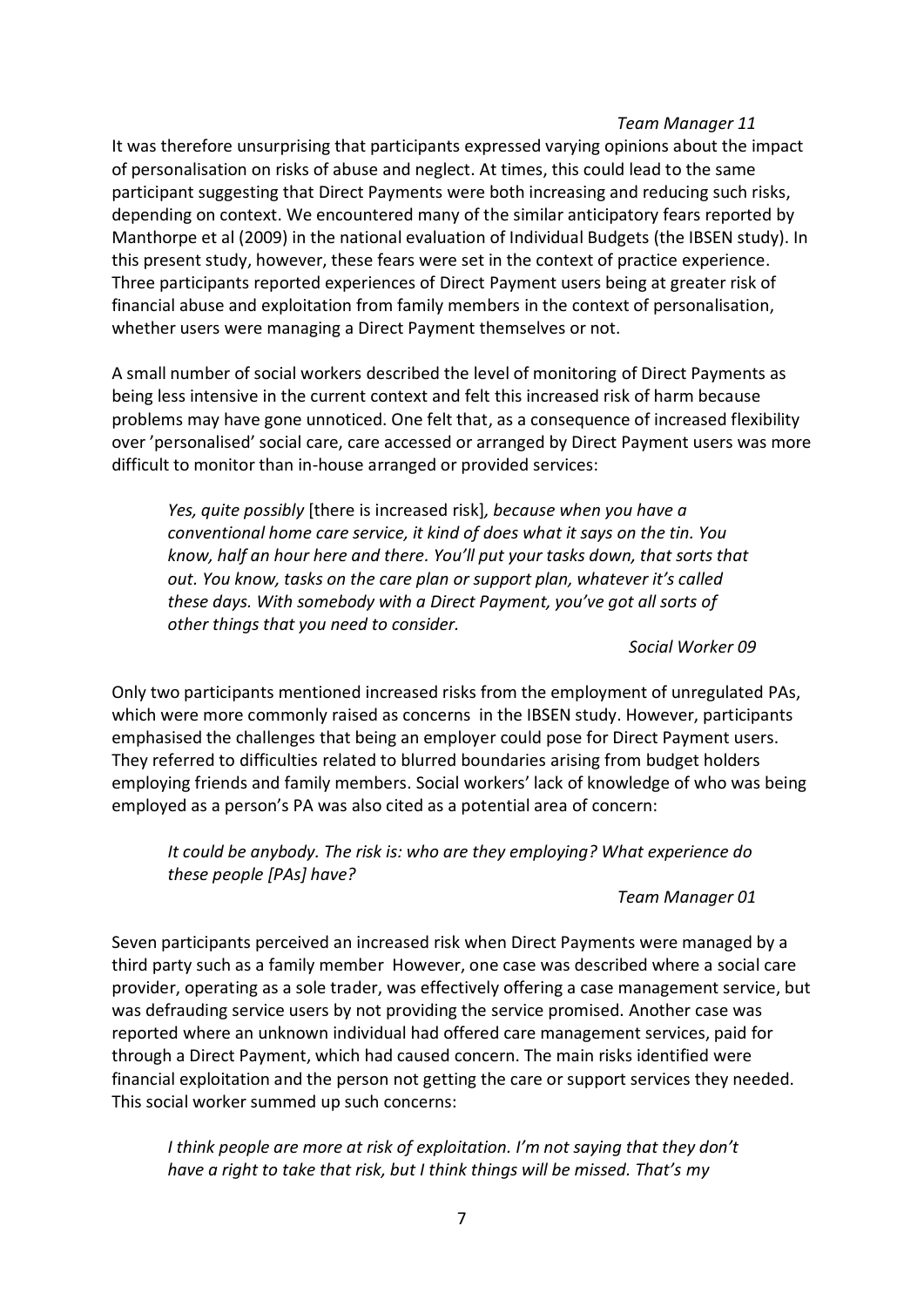*concern, that professionals won't always be aware of what's going on, especially in some of the cases where I've worked with family members who are exploiting the individual. Then it's actually, they're not getting more choice and control, they're getting less.* 

*Social worker 08*

#### **Views on risks associated with Direct Payments**

Five participants argued that Direct Payments would be a way to reduce the risk of harm. They attributed this to the increased control Direct Payments could give to people. Four of these were managers who suggested that Direct Payments might reduce risk primarily because of increased choice and control, but also because Direct Payment users were more likely to be supported in the community:

*I think that the evidence, I think the evidence that I͛ve seen shows that where people feel more in control of their lives they are more likely to be able to keep themselves safe.*

*Team Manager 11*

However, another manager suggested that individuals using personal budgets may not always be in a good position to exercise control, because of the imbalance in power relationships between themselves and local authorities, and the questions about the availability of alternative providers of support. Glendinning (2008) argued that the increased potential for choice offered by Individual Budgets and Direct Payments would be likely to be limited by contextual factors such as resources, ability and strength of family networks; a view similarly expressed by a senior manager:

*I do believe that if you take a Personal Budget, you actually have more control over the decision making. It doesn't necessarily mean that you are in a* personally strong situation where you can say, 'Actually, I don't want it *anymore because I don't feel safe.' But I would hope that you at least have a say in what you have.*

*Senior manager 06*

In contrast, six participants thought that Direct Payments represented similar levels and types of risks as previous arrangements, or that any difference in risk was unknown or unknowable. These participants also reflected on the risk of abuse by regulated home care workers who regularly spent less time than contracted with the service user. For example, a team manager felt that Direct Payments holders were likely to suffer the full range of abuse:

*There's a real range, you know, from, financial and material exploitation or abuse, through to physical, sexual, acts of neglect. There͛s various cases that are kind of popping into my brain now as I'm talking about, which really reflect the whole spectrum of types of exploitation or harm.*

*Team Manager 10*

#### **Approaches to minimise risk**

Many different interventions were discussed by social workers and managers as a response to concerns about risk of harm in relation to the use of Direct Payments. These included not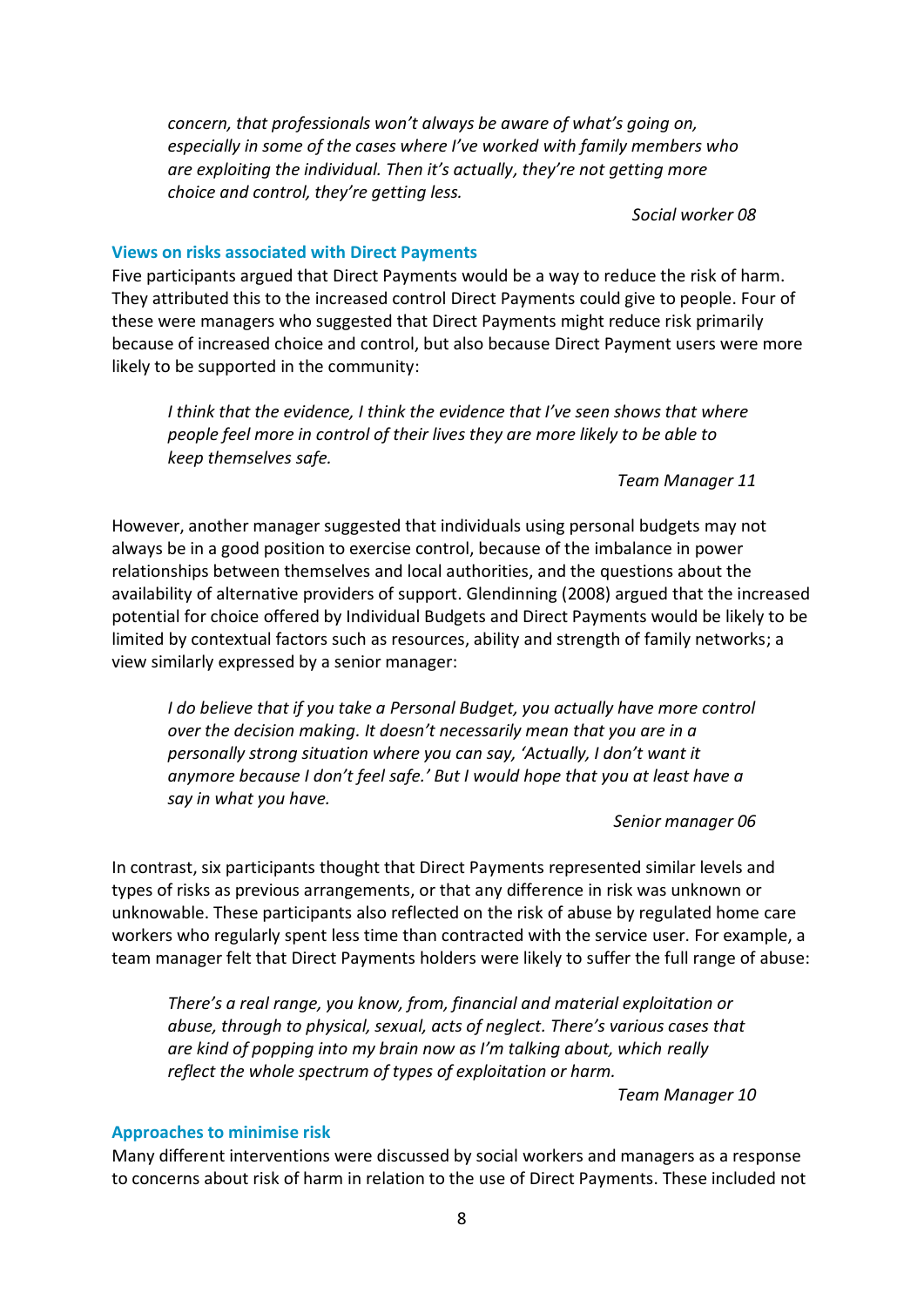offering Direct Payments, or rescinding a Direct Payment when there were serious concerns about safety. As one senior manager put it: 'So it's choice as long as we agree with your *choice͛* (Senior manager 01). However, in contrast, one team manager also said that a Direct Payment could be introduced as a response to a risky situation, possibly as the only means of engaging with someone with very specific kinds of need. Other ways of managing risk included allowing only part of the personal budget to be taken as a Direct Payment and increased monitoring through the involvement of other agencies providing treatment and support, such as NHS community nurses.

Three managers and social workers described situations where relatives, companies or userled organisations acted as third parties or offered an unofficial care management service. This was felt to provide additional protection by supporting the individual to make good decisions about using their Direct Payment. Where such arrangements were made, one senior manager described the legal safeguards required, such as a confirmation that the relative was a 'suitable person' to manage the Direct Payment on their behalf, which may provide some safeguards:

*If we are satisfied that we believe the person can manage the direct payment or a relative can manage it for them, and that relative appears to be suitable, then we will allow the direct payment to go ahead. And that͛s just part of general practice.* 

*Senior manager 05*

However, problems with these processes and support planning have been reported (Laybourne, et al., 2014).

The importance of monitoring and reviews to identify potential risks of abuse and harm was mentioned by most participants. They suggested that this was more necessary when Direct Payments were involved. For example, some participants emphasised the potential of financial monitoring as a useful trigger for further investigation. These could be initiated if people using Direct Payments did not send their monitoring reports to the local authority for long periods, or if something untoward appeared in the reports, for instance how the budget had been spent. As an example, one social worker described how a financial report had identified that a Direct Payment user had used up their entire budget, which meant they had no money to cover annual leave costs and replacement care or to meet contingencies, which raised wider concerns about what was happening.

Two participants specifically mentioned recommendations that their local authority made to prospective Direct Payment users to help minimise risk. These related to vetting potential PAs to check if they had a criminal record or were barred from similar work. However, despite the descriptions of leaflets, factsheets, web information and direct advice, one social worker commented that people using Direct Payments (or family carers or friends) learned about what to do if something went wrong by 'word of mouth' (Social Worker 11). No participants mentioned providing individuals with information about any specific risks associated with taking up a Direct Payment before a particular arrangement was agreed. This may have been because of pressure to achieve local targets for Personal Budgets, and a desire not to discourage Direct Payment take-up.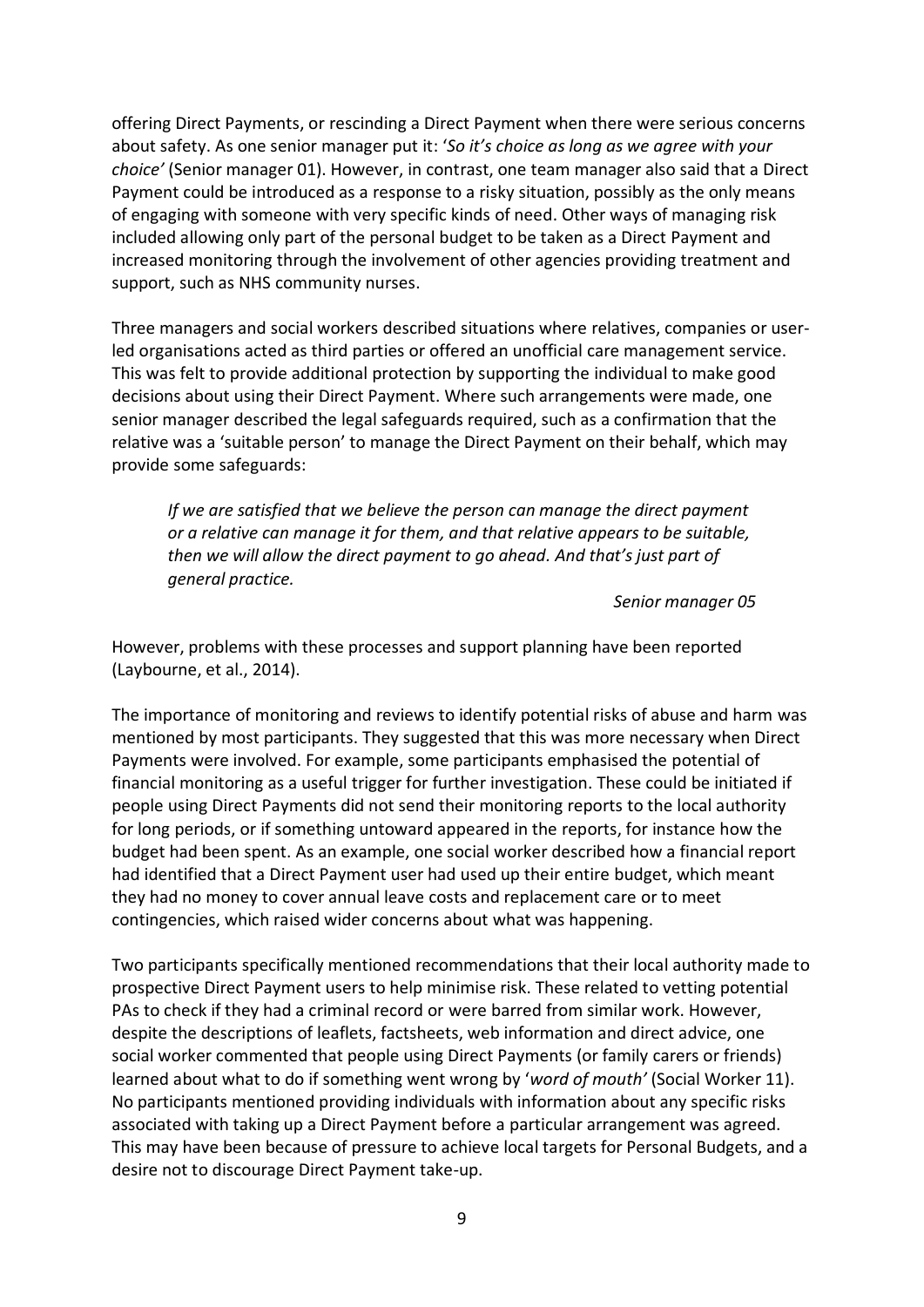#### **Balancing risk and choice**

Balancing risk and choice emerged as a strong theme from participants' accounts. Two specific aspects were identified: changes in relationships with Direct Payment and personal budget holders about risk management; and positive risk taking.

## *Changing relationships with Direct Payment and personal budget holders*

A range of perspectives about responsibilities for managing risk emerged in the interviews with the social workers and managers. Almost all stressed that the local authority had a responsibility to ensure that people receiving a Direct Payment remained safe. There was strong acceptance that greater individual responsibility for risk was inevitable and indeed, a positive consequence of increasing choice and control. However participants described having to balance the task of promoting autonomy with a duty of care, suggesting that the transfer of risk was only partial. Practitioners expressed a continuing sense of responsibility for people's safety or wellbeing, whether or not the individual had decision making capacity and/or was in receipt of Direct Payments. Several linked this concern with the fact that Direct Payments were public money:

*I think we need to be quite careful of having an attitude where we say quite blithely that people have a right to make unwise decisions. That is never going to remove the duty of care for [a] local authority where people are putting themselves in a position of harm and the fact that people are deemed to have capacity can sometimes give professionals, and sometimes local authorities, a seeming ͚carte blanche͛ to remove themselves from any responsibility in that person's life, where they are, where they are making unwise decisions and putting themselves at considerable risk.*

*Team Manager 10*

Five participants also considered that the management of Direct Payments could be burdensome for the budget holder. Elements that created burden included the intensive responsibility of managing care for a spouse. As well as adding to pre-existing care tasks, responsibilities for training PAs or for employing staff were sometimes daunting for spouse carers and others:

*You see their faces change when people start saying, 'well actually, you'll be the employer'*, *they'll go*, 'what do you mean? I don't want to be an *employer*<sup> $\prime$ </sup>, you know. *'l* worked in a factory all me life...'

#### *Social Worker 05*

However, two social workers believed that many people were well placed to make good and safe decisions about their use of personal budgets and Direct Payments. This balance of approaches was summed up by one senior manager, who talked about the need to offer service users the same safeguards as those for people using commissioned services, whilst ensuring Direct Payment users maintained control:

*So it͛s putting in place those safeguards that, that we would have for any commissioned services, and, and not forcing it on people but giving them the access to those sorts of, of assurances that we would put in place.*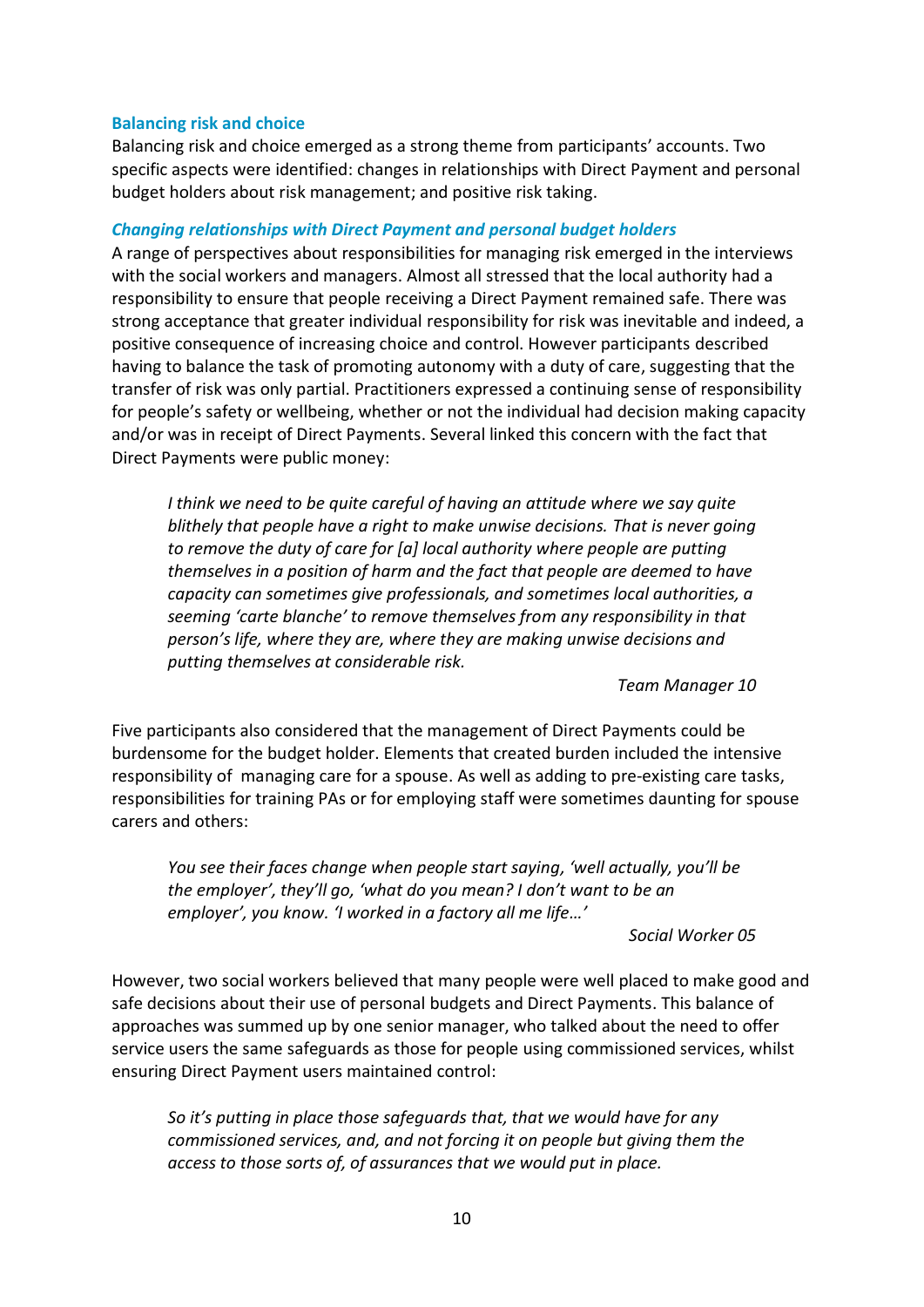*Senior Manager 11*

#### *Positive risk taking*

For practitioners, the nub of decision making about risks appeared to be in balancing the likelihood of potentially positive benefits to be gained, such as self-determination, a valued relationship and choice of particular provider, against the likelihood and relative severity of harm. Illustrations provided by participants included situations where individuals with decision-making capacity, or possibly where there were doubts about capacity, chose to pay individuals to provide them with physical care and where concerns emerged about some kind of emotional or financial abuse. For example, one social worker described a case she classed as problematic in which a man was very keen to be supported by particular PAs, but there were concerns that they might have been harming him:

*But this gentleman was crystal clear, that he wanted these two people to provide the support as PAs rather than having the conventional care package that he͛d had for a little while. And I thought, okay, this is potentially risky, you know, we have a referral about these people.*

*Social worker 07*

Despite the differences in relationships noted above, four managers and social workers reiterated the view that 'old fashioned social work', related to 'care and control' (Team Manager 03), was needed. In other words, they felt that the approach needed currently was not fundamentally different from social work before the implementation of personalisation policies. Additionally, the processes involved in agreeing whatever support was planned often involved management oversight, keeping another element of control within the local authority:

So I think it's an interesting area about how you deal with, I don't know if, if *risk is about͕ it͛s about conflict sometimes͕ difference͕ difference of opinion and different view, and that's, yeah, it's a bit of good old-fashioned social work, isn͛t it really? You know, working with people to come to, you know, a consensus and a view.*

*Team Manager 12*

#### **Weaving safeguarding and personalisation practice**

Providing information about managing a Direct Payment and various risks was one of the strongest themes from practitioners once the decision about how to manage personal budgets was made. Information about personal budgets and safeguarding (mainly describing how to avoid financial exploitation) tended to be given after the initial assessments of eligibility and financial circumstances had been completed rather than at first contact

One senior manager, for example, described how safeguarding information, or at least information about risk management, was given after a safeguarding concern had been raised: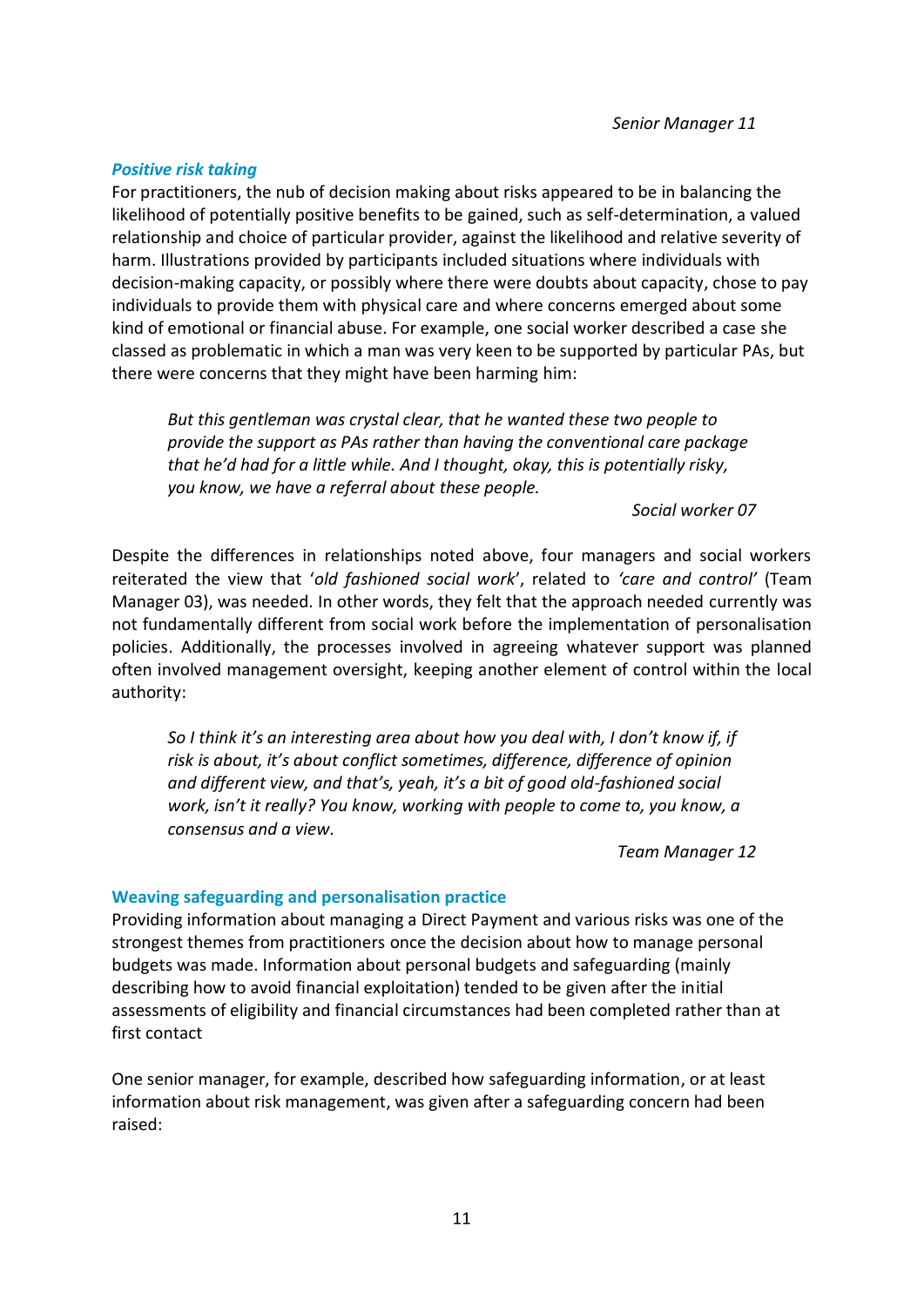*I know that once it gets to the point of looking like it might be, for example, a safeguarding issue; some initial advice is given then before passing it to the relevant social work team to take forward further.* 

#### *Senior Manager 07*

In all sites, there was evidence that safeguarding concerns were being woven into personalisation practice ('safeguarding is everyone's business' Senior Manager 01), although formal crossover of responsibility was at service manager level or above. However, in one of the sites that had a specialist safeguarding team, there was some concern that this might distort the practice of operational social work team members, who found ways to triage and not refer less serious concerns. Risks were assessed at many points in the process and through different types of work. Support planning appeared to be the part of the process whereby risks more relevant to safeguarding were identified and plans drawn up to minimise or ameliorate them. Alternatively, support plans explicitly recorded risky decisions being taken by service users. Participants thought that initial assessments tended to focus on more generic risks, such as falling:

*So, at that point it is the more generic risks, not the risks associated with, say, having a personal assistant via Direct Payment. ... at the point of support planning, then you're getting into that discussion with the person about how they want their care delivered, and that would start to get into the arena of how* [to address safeguarding risks]

*Senior Manager 07*

#### *Safeguarding process*

In the main, the safeguarding process was reported as similar for all service users, regardless of whether they received Direct Payments or commissioned care services:

*I don't think it's changed the standard, and the guidance, and the policy that much, but I think it has, by nature, raised the awareness of staff to look out for different things in different situations.*

*Senior Manager 07*

They also noted that Direct Payment users rarely reported abuse. Some suggested that family carers should be made aware of what constitutes acceptable staff behaviour and inappropriate behaviour so that they can identify unsafe and poor care. However, because of the different kinds of relationships involved with Direct Payments, the content and focus of discussions may differ when discussing care quality. The ability of Direct Payment users to choose whom they employ potentially creates a double standard, given the requirements that apply to staff working for regulated providers where training and pre-employment checks for criminal convictions are requirements.

One social worker described how the safeguarding team and learning disability care management team worked together on more complex cases in their local authority. She stressed the importance of particular circumstances in determining the relationship between safeguarding and support planning. For example, financial abuse may have little to do with care needs; therefore a safeguarding plan may focus on distinct elements: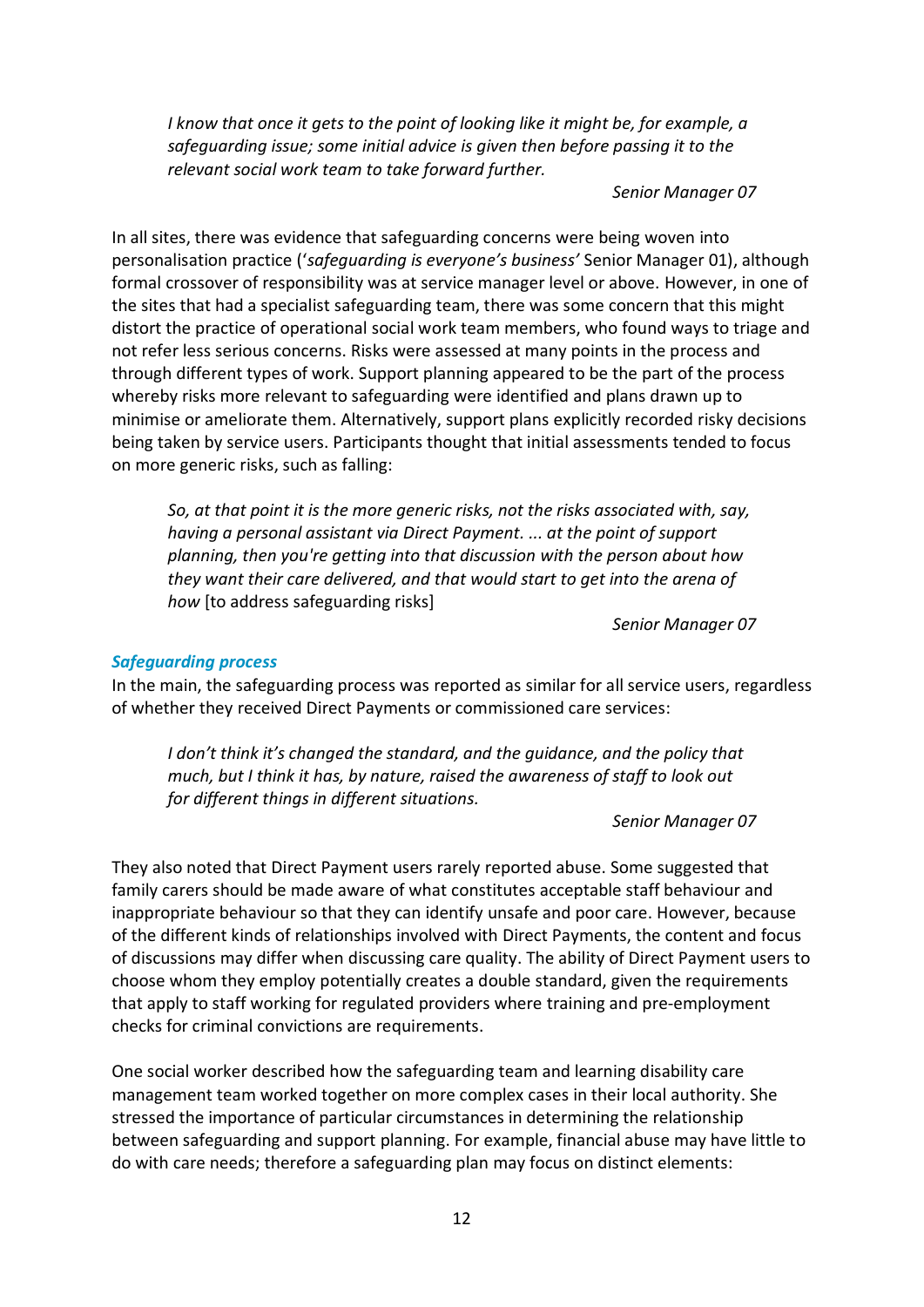*Sometimes they [Support plan and Safeguarding plan] are inextricably linked and you can͛t separate them but there are other times where people have got, maybe there's an incident of financial abuse, but it doesn't really link with their care needs.* 

*Social Worker 08*

Some participants felt that safeguarding planning was complicated because specialist safeguarding social workers were usually not in a position to commission new services for individuals. This meant fresh arrangements were needed when a safeguarding plan required new services. However,, if the protection or safeguarding plan involved setting up an appointee to manage a service user's finances (benefits and/or pensions) as the only element of the safeguarding plan, an operational social worker was not needed to do this:

*Again͕ it͛s being proportionate and reasonable͘ It doesn͛t seem proportionate to pass it on to a social worker to do a full self-directed support plan͘ We͛ve got all that information and all we're asking for is a very small service to manage the risk.*

*Social Worker 08*

### *Discussion and conclusion*

Other recent studies exploring safeguarding and personalisation have concentrated on safeguarding practitioners (Manthorpe and Samsi, 2013). Our findings suggest changes in approach and a reworking of traditional relationships between social workers (who, in our study, continued to be the main professionals involved) and people using services. Many of our findings explore tensions in policy and practice. While findings from interviews with service users (Stevens et al, 2015) complement the themes identified here, more research is needed in order thoroughly to explore in these tensions and to identify nuances in how they are manifested.

As noted in the introduction, some commentators (Clarke et al 2007; Ferguson, 2007; Scourfield, 2007) have pointed to the increased focus on individualisation as transfer of risks from the state to the individual. For example, Ferguson (2007) argues that the programme of personalisation started by the New Labour government, and continued by the Coalition government, resulted in a major transfer of risks from the state to the individual, along with greater focus on individualised services and the emphasis on individual responsibility for wellbeing. Like other aspects of personalisation, this has been perceived as both empowering and as 'radical individualism' (Burton and Kagan, 2006: 302), emphasising the individual rather than the social as the locus of responsibility. More 'able' individuals and those with access to greater financial and human resources (in the form of human capital) seem better able to make the most of this increased choice, thereby leading to better outcomes. As Clarke et al. (2007) argues:

*Inequalities of wealth and income, and of cultural and social capital, affect both the range of choice available and the ability to make desired outcomes materialise. (Clarke et al, 2007: 249)*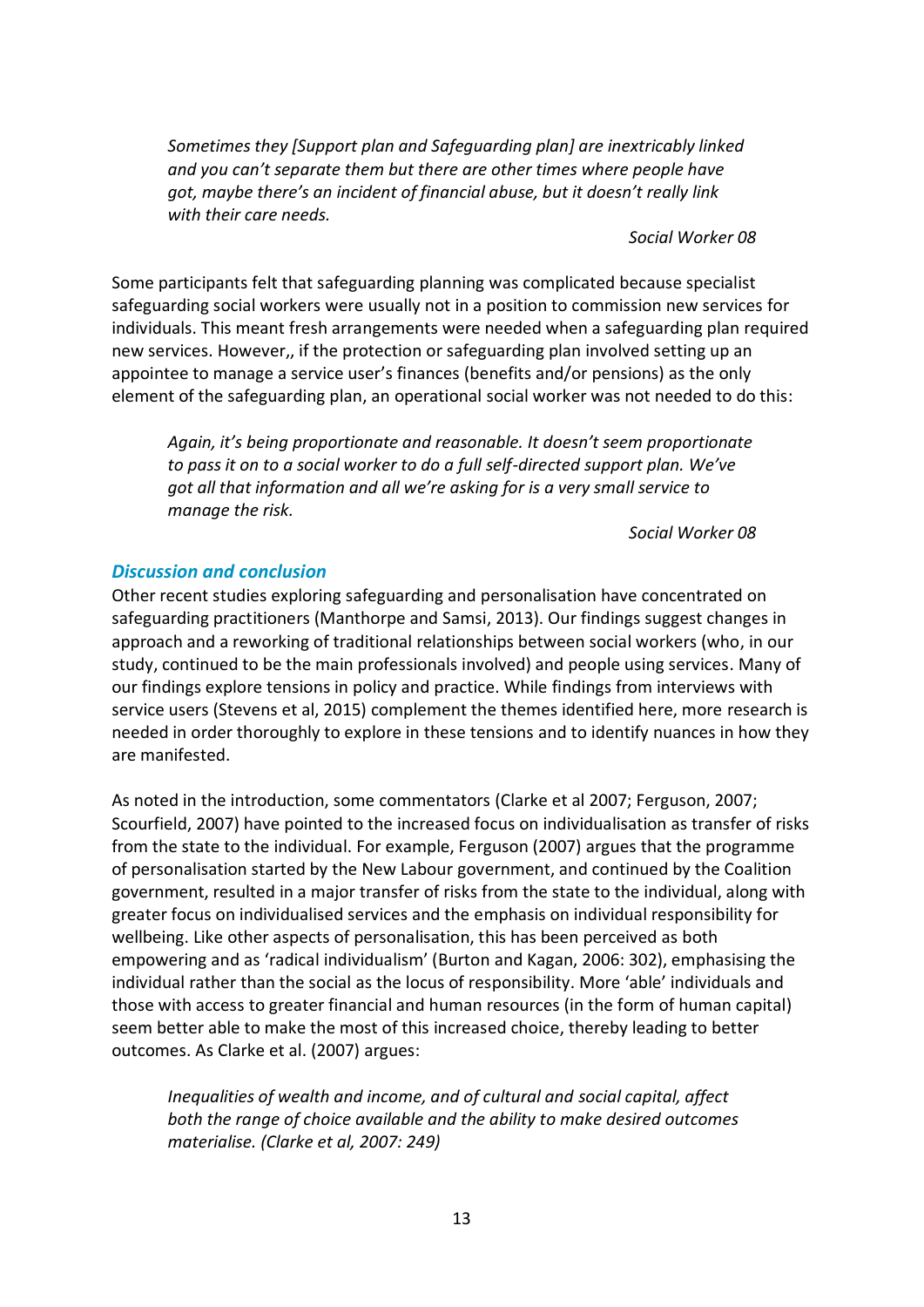Users of publicly funded social care services tend to be among the poorest, which means they may find it difficult to make the most of the anticipated effect of choice and control. They may lack support to make the best decisions, or choices may indeed be limited. There was some discussion in the interviews about the extent to which people can exercise choice, or are merely given theoretical choice. This was felt to be relevant to the degree to which use of Direct Payments could improve service users' abilities to keep themselves safe. For example, the combination of high eligibility criteria and stringent financial assessments may mean that some people with needs for care and support get small or no budgets at all, thus making it much harder to exercise choice. A similar distinction has been drawn in community development, between psychological and political empowerment (Sadan, 2004). Psychological empowerment reflects individual ability and confidence to make decisions. Political empowerment requires the existence of the right kinds of societal support to execute decisions made. This distinction seems especially apposite for safeguarding situations, which may affect both an individual's ability to take, or more importantly implement, decisions. For example, if PAs or family members consistently undermine a service user's confidence this will limit their ability to make and implement choices.

While individualisation may be helpful conceptually in discussing the primacy of choice and control, our findings suggest that the concept of responsibilisation may be more fruitful in analysing the interface of personalisation and adult safeguarding for practitioners. Our findings further conclude that the importance of being 'responsible' is not solely applicable to service users but applies to practitioners and managers who see their role as being responsible for spending public money, for the wellbeing and safety of vulnerable adults, and for promoting effective safeguarding measures. The idea of responsibilisation is seen by Roulstone and Morgan (2009) as distorting the aims of self-direction and management, allowing for a more victim blaming discourse. As Lewis and West (2014) argue, the tension that sometimes exists between established standards of quality and the choices that are made by Direct Payment users, can create an added problem in managing risk. They further point out that the decrease in public funds available for adult social care creates an added problem for Direct Payment users in securing sufficiently high quality care, another factor likely to affect safety and wellbeing.

From this study of the perspectives of social workers and their managers it appears that they are reconciling possibly competing policy objectives and adapting their role accordingly. The professional participants appeared to be wrestling with a new emphasis on autonomy, while retaining a strong sense of duty of care, reflecting the tensions identified by older people participating in Leece and Leece's (2011) study. This appears to have strong echoes of the well-known and longstanding tensions between care and control (Parton, 2000) or protection and autonomy (Stevenson, 1993). This study suggests the importance developments in the balance of emphasis in these kinds of tensions, which may underlie practitioners' enduring fears about risk, desire to maintain monitoring and to constrain care choices.

This exemplifies the argument made by Stevens et al. (2011) that there are multiple motivations behind personalisation. First, the goals of the disability movement in increasing self-realisation and autonomy through greater choice and control, which were seen as closely aligned to professional aspirations, but second, a desire to reduce the public sector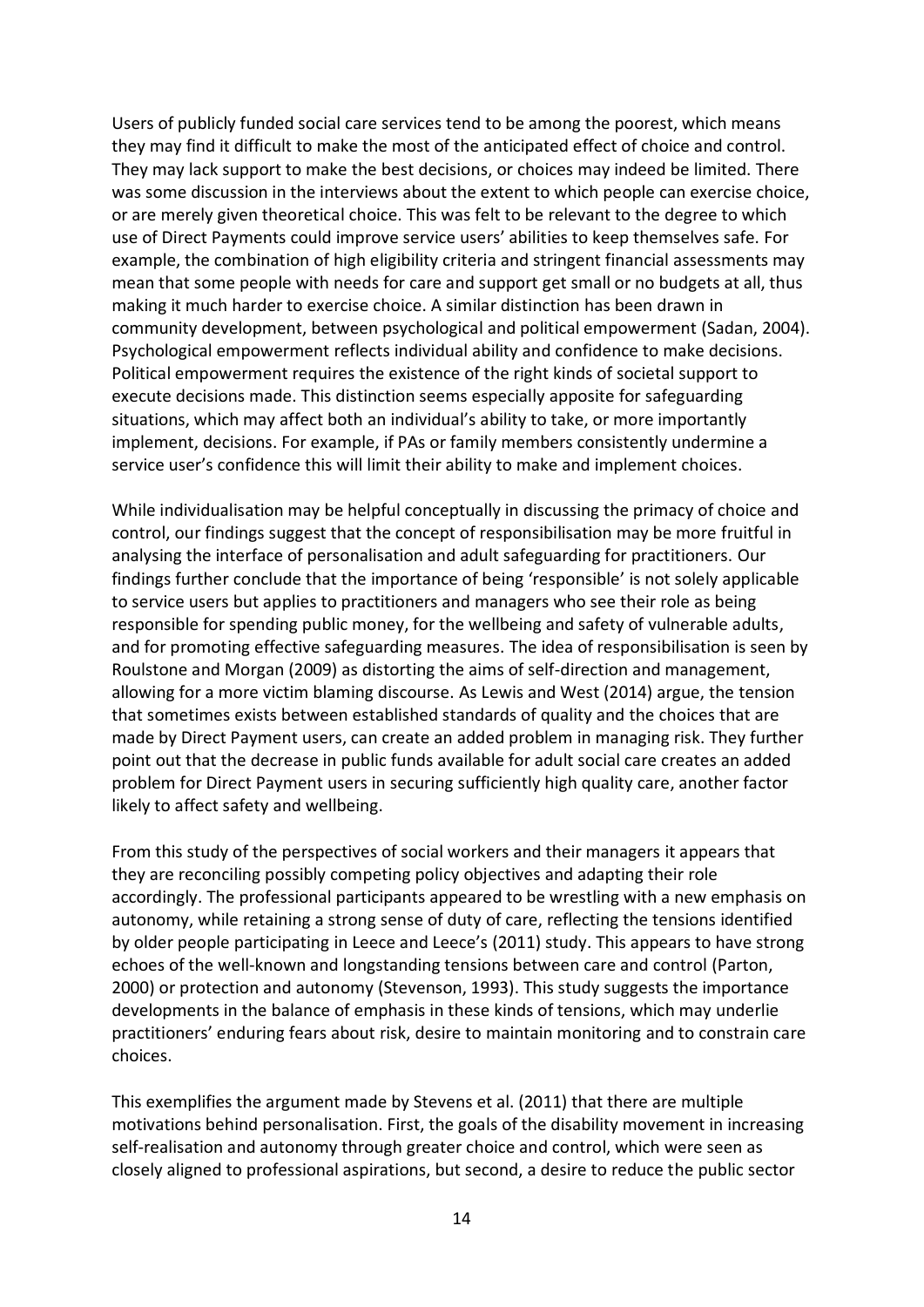and implement market-driven solutions were less broadly supported by practitioners. There is increasing concern about the dominance of a neoliberal standpoint, driving the focus on reducing public spending, increasing marketisation and privileging individualism over collectivism (Ferguson, 2012).

Participants identified concerns about the invisibility of abuse among Direct Payment users, as well as a desire to instigate 'normal safeguards'. Our study suggests that social workers continue to exercise discretion as 'street level bureaucrats' (Ellis, 2007, citing Lipsky, 1980) and thereby affect policy implementation. This arises from the limited scope they retain to decide whether or not to offer a prospective service user a Direct Payment or to offer a 'partial' Direct Payment, as well as their possible discretion over the way they decide to work with individuals to manage identified risks and set in place monitoring requirements.

However, social workers are responsible for implementing safeguarding policy and procedures. The Care Act 2014 creates a duty, for the first time, on local authorities to undertake inquiries where there are safeguarding concerns. While this is mainly strengthening existing policy, rather than being a new duty or power, the symbolism of a statutory requirement is important. It sends a strong message about professional roles. Consequently, social workers are working across policies that appear still to be in tension, as Manthorpe et al. (2009) noted. This may allow more space for discretion in implementation, particularly as a result of increasing public unease about cases where concerns were unaddressed, for example, the Stephen Hoskin serious case review (Flynn, 2009). The mantra that 'safeguarding is everybody's business' (Dunn et al. 2009) adds to this sense that all social workers, whether directly involved in safeguarding or not, have a responsibility to minimise risk of harm, even where people have capacity to make decisions including decisions seen as risky or unwise. Further research may point to practice solutions, to such dilemmas.

#### *Limitations of this study*

This study was limited in scale and scope. It took place in three sites and whilst these reflected differences in type of authority, geographical location and local demography, they are unlikely to be representative of all English authorities. The small number of participants may have had strong opinions which may or may not have been typical and they may not have had substantial experience of Direct Payment and safeguarding practice. Nonetheless, this research, building on previous studies, especially the IBSEN study completed in 2008 when practice and provision of Direct Payments were still unclear, provides up-to-date rich data about social workers' experience and views about personalisation and safeguarding practice.

#### *Conclusion*

This study suggests that social workers and managers are more aware of the links between safeguarding and personalisation practice than Manthorpe et al. (2009) found at the time of the Individual Budgets pilots in 2006-08. It also identifies a continuing tension between these policy objectives in practice. However, this tension is inherent in social work practice, requiring practitioners to engage with a new form of the familiar balance between 'care and control' (Weinberg, 2014). Managing this new balance may require reorientation of practice, as practitioners negotiate the potentially divergent requirements to promote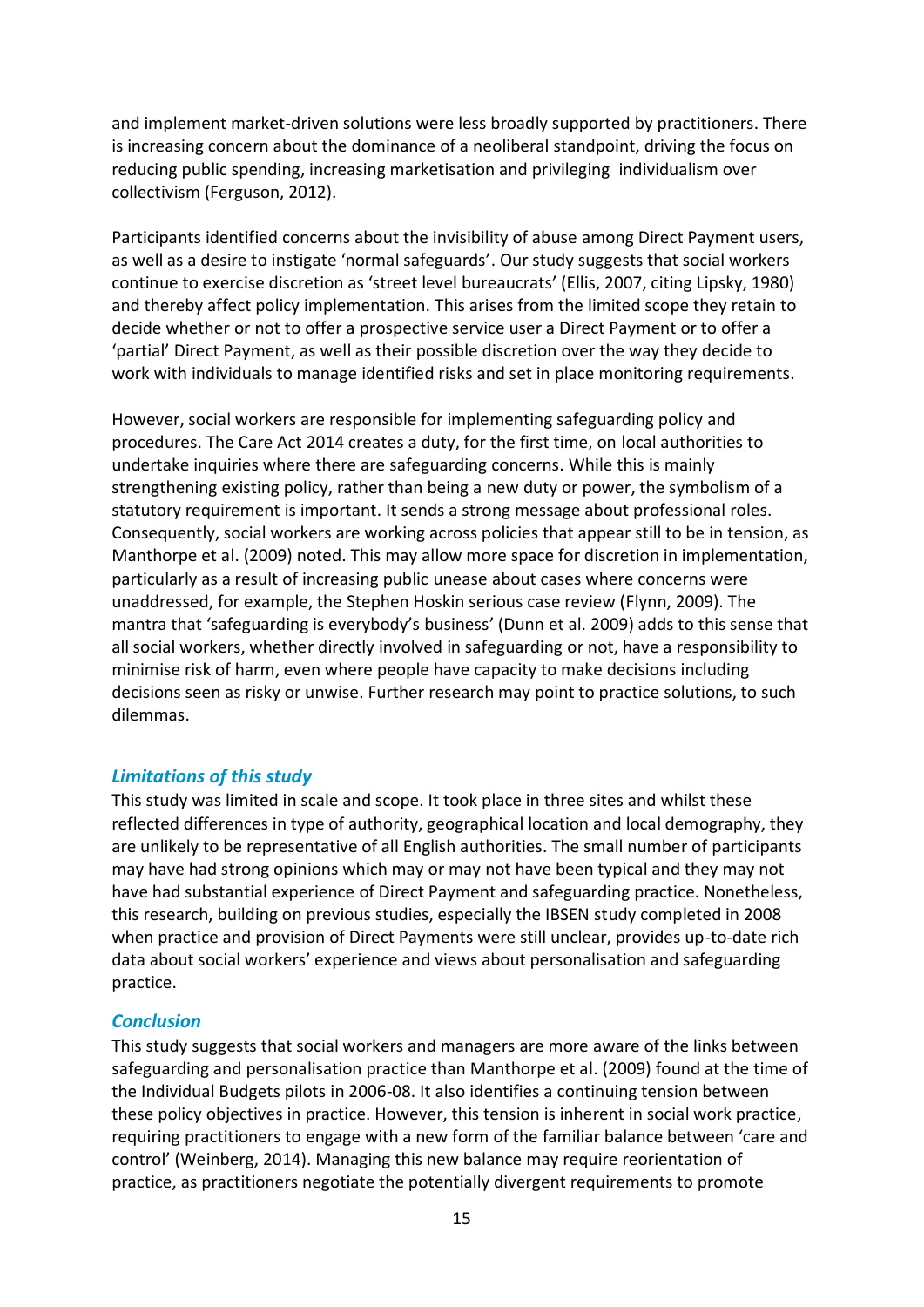autonomy, whilst remaining responsible for safeguarding. This suggests a need for training or skills development, good supervision and official acknowledgement of the tensions that social workers are managing. Overall, the study supports the continued need for skilled professional involvement in personalised social care and safeguarding, given the complexity of some of the judgements that need to be made, especially in interpreting the relative importance of family dynamics and other relationships as pointers to potential abuse.

#### *Research ethics*

Research ethics approval was received from the Dyfed Powys Research Ethics Committee (Ref 12/WA/0191) and each local authority research site gave Research Governance approval.

### *Funding*

This study was funded by the National Institute of Health Research School for Social Care Research (SSCR) (Ref: T976/EM/KCL2)

### *Acknowledgements and disclaimer*

Many thanks to the SSCR and all participants in the research. The views expressed in the paper are those of the authors and not those of the SSCR.

### *References*

Adams, L. and Godwin, L. (2008). *Employment Aspects and Workforce Implications of Direct Payments (Prepared for Skills for Care).* London: IFF Research. Retrieved from [http://panet.org.uk/wp-content/uploads/2011/08/Employment-Aspects-of-Direct-](http://panet.org.uk/wp-content/uploads/2011/08/Employment-Aspects-of-Direct-PaymentsReport.pdf)[PaymentsReport.pdf](http://panet.org.uk/wp-content/uploads/2011/08/Employment-Aspects-of-Direct-PaymentsReport.pdf) (Accessed 14/12/2015).

ADASS (2014.) ADASS *Personalisation Survey 2014: National Overview Report.* London, ADASS. Retrieved from

[http://www.adass.org.uk/uploadedFiles/adass\\_content/policy\\_networks/personalisation/p](http://www.adass.org.uk/uploadedFiles/adass_content/policy_networks/personalisation/policy_network_reports/ADASSPersonalisationSurveyReport03102014.pdf) [olicy\\_network\\_reports/ADASSPersonalisationSurveyReport03102014.pdf](http://www.adass.org.uk/uploadedFiles/adass_content/policy_networks/personalisation/policy_network_reports/ADASSPersonalisationSurveyReport03102014.pdf) (Accessed 14/12/2015.

Anonymous (2008). In Control: making sure we're not out of control! Some issues for people considering a Direct Payment or individualised budgets. *Journal of Adult Protection,* 10(3), 14-22. doi:<http://dx.doi.org/10.1108/14668203200800016>

Beresford, P. (2011). Person-centred support: the way forward or an enduring contradiction? *Open Mind,* 167, 16-17. Retrieved from: <http://issuu.com/mindcharity/docs/om167/6> (Accessed 23/04/2015)

Bondi, L. (2005). Working the Spaces of Neoliberal Subjectivity: Psychotherapeutic Technologies, Professionalisation and Counselling. *Antipode,* 37(3), 497–514. doi: 10.1111/j.0066-4812.2005.00508.x

Bowes, A., Avan, G. and Macintosh, S. (2008). *They put up with it – what else can they do? Mistreatment of black and minority ethnic older people and the service response.* Edinburgh,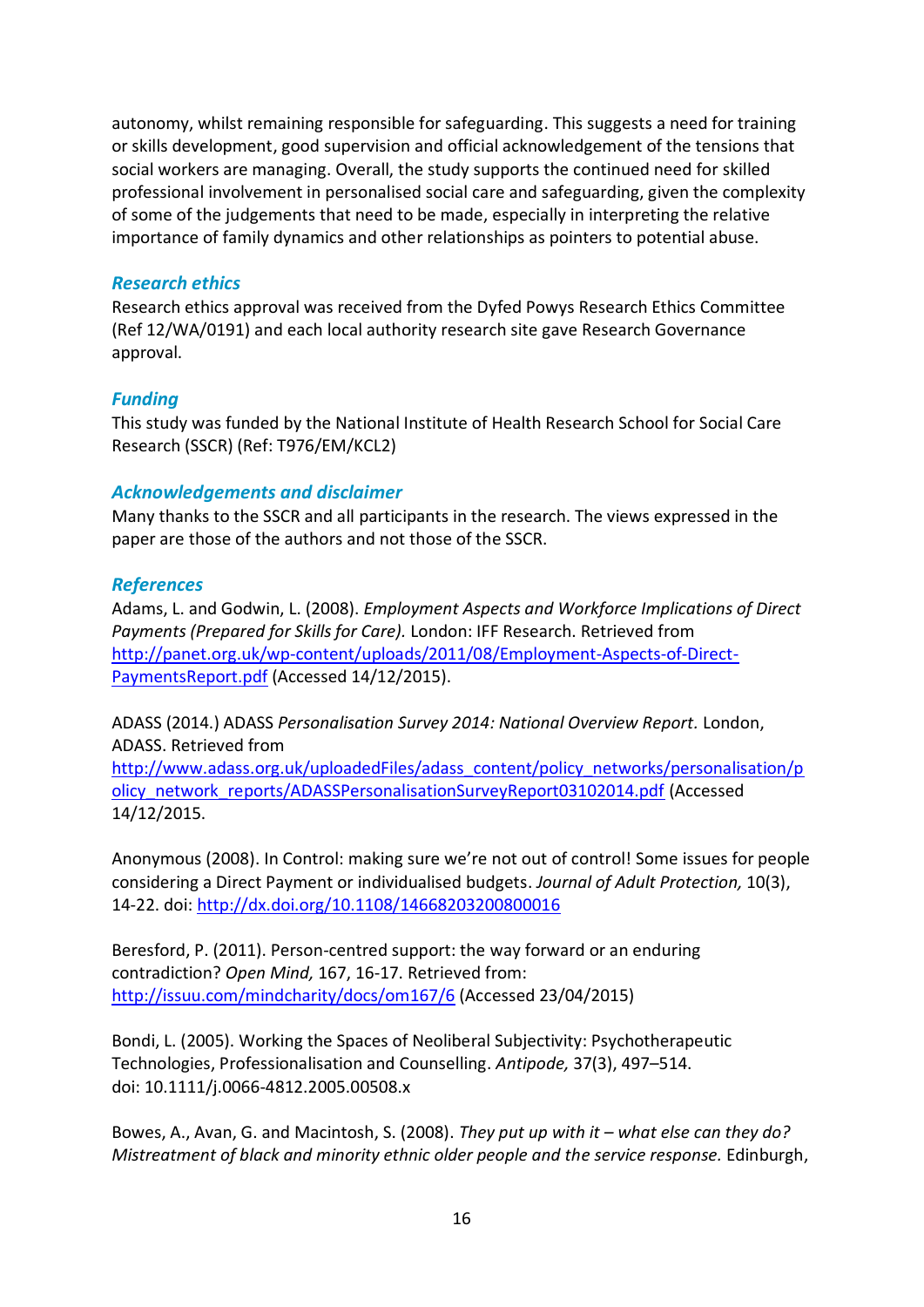Age Concern Scotland. Retrieved from:

<https://dspace.stir.ac.uk/bitstream/1893/7346/1/BowesReport.pdf> (Accessed 23/04/2015).

Burton, M. and Kagan, C. (2006). Decoding Valuing People. *Disability & Society*, 21(4), 299– 313. doi:10.1080/09687590600679899.

*Care Act 2014 Ch.23* London HMSO Retrieved from: <http://www.legislation.gov.uk/ukpga/2014/23/contents/enacted/data.htm> (Accessed 23/04/2015).

Carr, S. (2012). *Personalisation: a Rough Guide, 2nd Edition.* London, Social Care Institute for Excellence. Retrieved from:

<http://www.scie.org.uk/publications/guides/guide47/files/guide47.pdf> (Accessed 14/12/2015.

Clarke, J., Newman, J. and Westmarland, L. (2007). The Antagonisms of Choice: New Labour and the reform of public services. *Social Policy and Society,* 7(2), 245–253. doi: [http://dx.doi.org/10.1017/S1474746407004198.](http://dx.doi.org/10.1017/S1474746407004198)

Daly, G. (2012). Citizenship, choice and care: an examination of the promotion of choice in the provision of adult social care. *Research Policy and Planning,.* 29(3), 179-189. Retrieved from <http://ssrg.org.uk/wp-content/uploads/2012/01/Daly.pdf> (Accessed 23/04/2015).

Department of Health (2008). *Local Authority Circular LAC (DH) (2008) 1: Transforming Social Care*. London, HMSO. Retrieved from:

[http://webarchive.nationalarchives.gov.uk/+/www.dh.gov.uk/en/publicationsandstatistics/l](http://webarchive.nationalarchives.gov.uk/+/www.dh.gov.uk/en/publicationsandstatistics/lettersandcirculars/localauthoritycirculars/dh_081934) [ettersandcirculars/localauthoritycirculars/dh\\_081934](http://webarchive.nationalarchives.gov.uk/+/www.dh.gov.uk/en/publicationsandstatistics/lettersandcirculars/localauthoritycirculars/dh_081934) (Accessed 14/12/2015).

Department of Health (2010a). *A Vision for Adult Social Care: Capable Communities and Active Citizens.* London: Social Care Policy, Department of Health. Retrieved from [https://www.gov.uk/government/publications/lac-dh-2010-7-the-vision-for-adult-social](https://www.gov.uk/government/publications/lac-dh-2010-7-the-vision-for-adult-social-care-and-supporting-documents)[care-and-supporting-documents](https://www.gov.uk/government/publications/lac-dh-2010-7-the-vision-for-adult-social-care-and-supporting-documents) (Accessed 14/12/2015).

Department of Health (2010b). *Practical approaches to safeguarding and personalisation.* London: DH. Retrieved from:

http://www.thinklocalactpersonal.org.uk/Browse/ThinkLocalActPersonal/?parent=8463&chi ld=8676 (Accessed 23/04/2015).

Dunn, M., Holland, A.J. and Clare, I.C.H. (2009). The duty to safeguard adults from abuse. *Psychiatry*, 8(12), 484–486. doi:10.1016/j.mppsy.2009.09.010.

Ellis, K. (2007). Direct Payments and Social Work Practice: The Significance of 'Street-Level Bureaucracy' in Determining Eligibility. *British Journal of Social Work,* 37(3), 405–422. doi: 10.1093/bjsw/bcm013.

Ferguson, I. (2007). Increasing User Choice or Privatizing Risk? The Antinomies of Personalization. *British Journal of Social Work*, 37(3), 387-403. doi: 10.1093/bjsw/bcm016.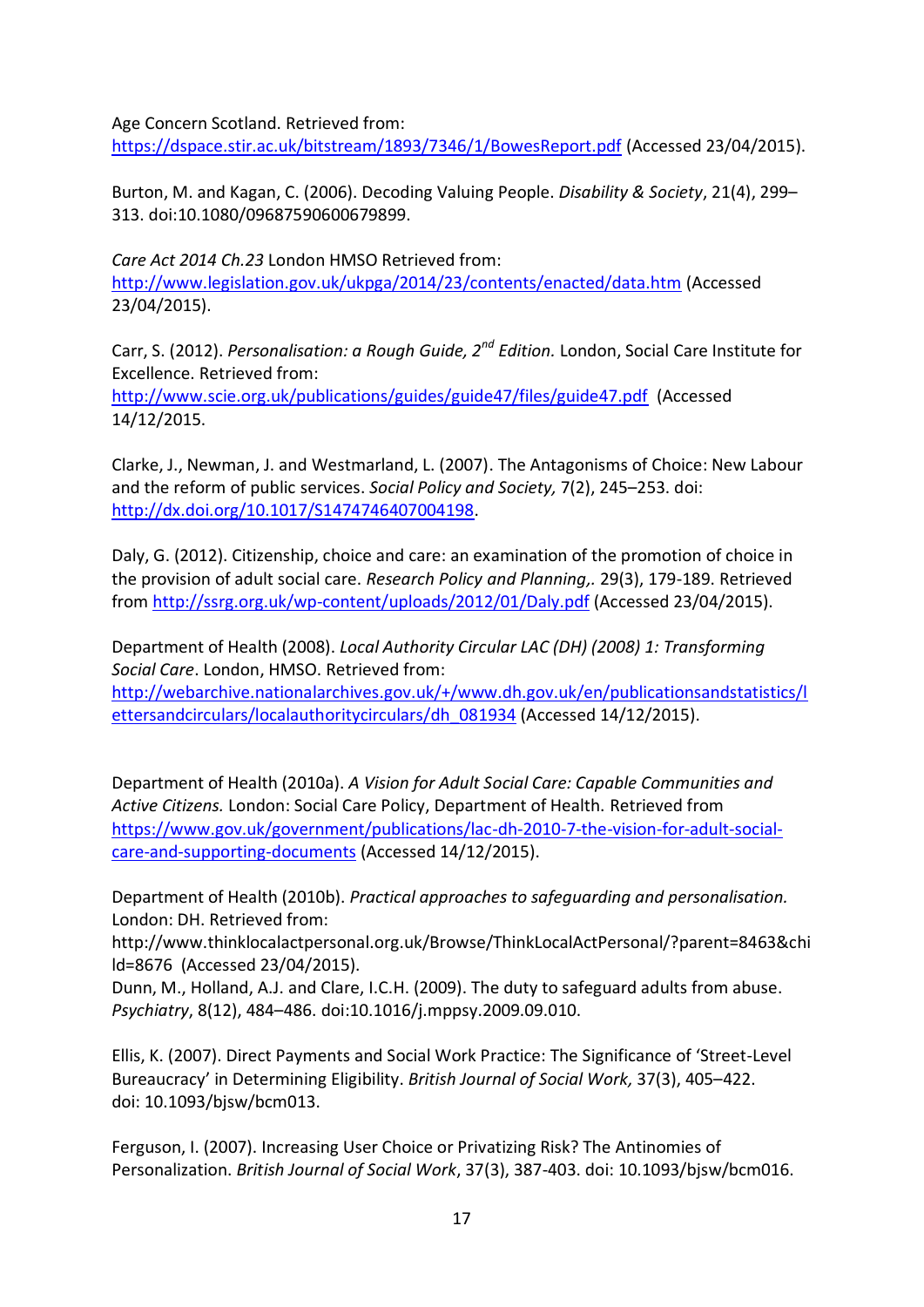Ferguson, I. (2012). Personalisation, social justice and social work: a reply to Simon Duffy. *Journal of Social Work Practice,* 26(1), 55-73, doi: 10.1080/02650533.2011.623771.

Fernandez, J-L., Snell, T. and Wistow, G. (2013). *Changes in the Patterns of Social Care Provision in England: 2005/6 to 2012/13, Personal Social Services Research Unit, PSSRU Discussion Paper 2867.* London, PSSRU. Retrieved from: <http://eprints.lse.ac.uk/56111/> (Accessed, 14/12/2015).

Flynn, M. (2009). *The successes achieved and barriers encountered in delivering the Steven Hoskin Serious Case Review action plans.* Plymouth: Cornwall County Council. Retrieved from [http://www.cornwall.gov.uk/media/3630286/The-successes-achieved-and](http://www.cornwall.gov.uk/media/3630286/The-successes-achieved-and-barriers-encountered-in-delivering-the-SH-SCR-action-plans-Feb-2009.pdf)[barriers-encountered-in-delivering-the-SH-SCR-action-plans-Feb-2009.pdf](http://www.cornwall.gov.uk/media/3630286/The-successes-achieved-and-barriers-encountered-in-delivering-the-SH-SCR-action-plans-Feb-2009.pdf) (Accessed 14/12/2015).

Gale, N., Health, G. Cameron, E., Rashid, S. and Redwood, S. (2013). Using the framework method for the analysis of qualitative data in multi-disciplinary health research. *BMC Medical Research Methodology,* 13(117), 8pp. Retrieved from <http://www.biomedcentral.com/content/pdf/1471-2288-13-117.pdf> (Accessed 14/12/2015).

Glendinning, C. (2008). Increasing Choice and Control for Older and Disabled People: A Critical Review of New Developments in England. *Social Policy and Administration,* 42(5), 451-469. doi: 10.1111/j.1467-9515.2008.00617.x

Hunter, S., Manthorpe, J., Ridley, J., Cornes, M. and Rosengard, A. (2012). When self‐ directed support meets adult support and protection: findings from the evaluation of the SDS test sites in Scotland. *Journal of Adult Protection.* 14(4), 205-215. <http://dx.doi.org/10.1108/14668201211256717>

James, A.N. (2008). A critical consideration of the cash for care approach and its implications for social services in Wales. *Journal of Adult Protection,* 10(3), 23-34. doi: [http://dx.doi.org/10.1108/14668203200800017.](http://dx.doi.org/10.1108/14668203200800017)

Jupp, K. (2008). Broadening horizons. *Learning Disability Today*, September pp 28-29. No web address or doi available.

Laybourne, A. Jepson, M., Williams, T., Robotham, D., Chylarova, E. and Williams, V. (2014 Advance Access). Beginning to explore the experience of managing a direct payment for someone with dementia: The perspectives of suitable people and adult social care practitioners. *Dementia,* doi: 10.1177/1471301214553037.

Leece, J. (2010). Paying the piper and calling the tune: power and the direct payment relationship. *British Journal of Social Work*, 40(1), 188-206. doi: 10.1093/bjsw/bcn085.

Leece, J. and Leece, D. (2011). Personalisation: Perceptions of the Role of Social Work in a World of Brokers and Budgets. *British Journal of Social Work*, 41(2), 204–223.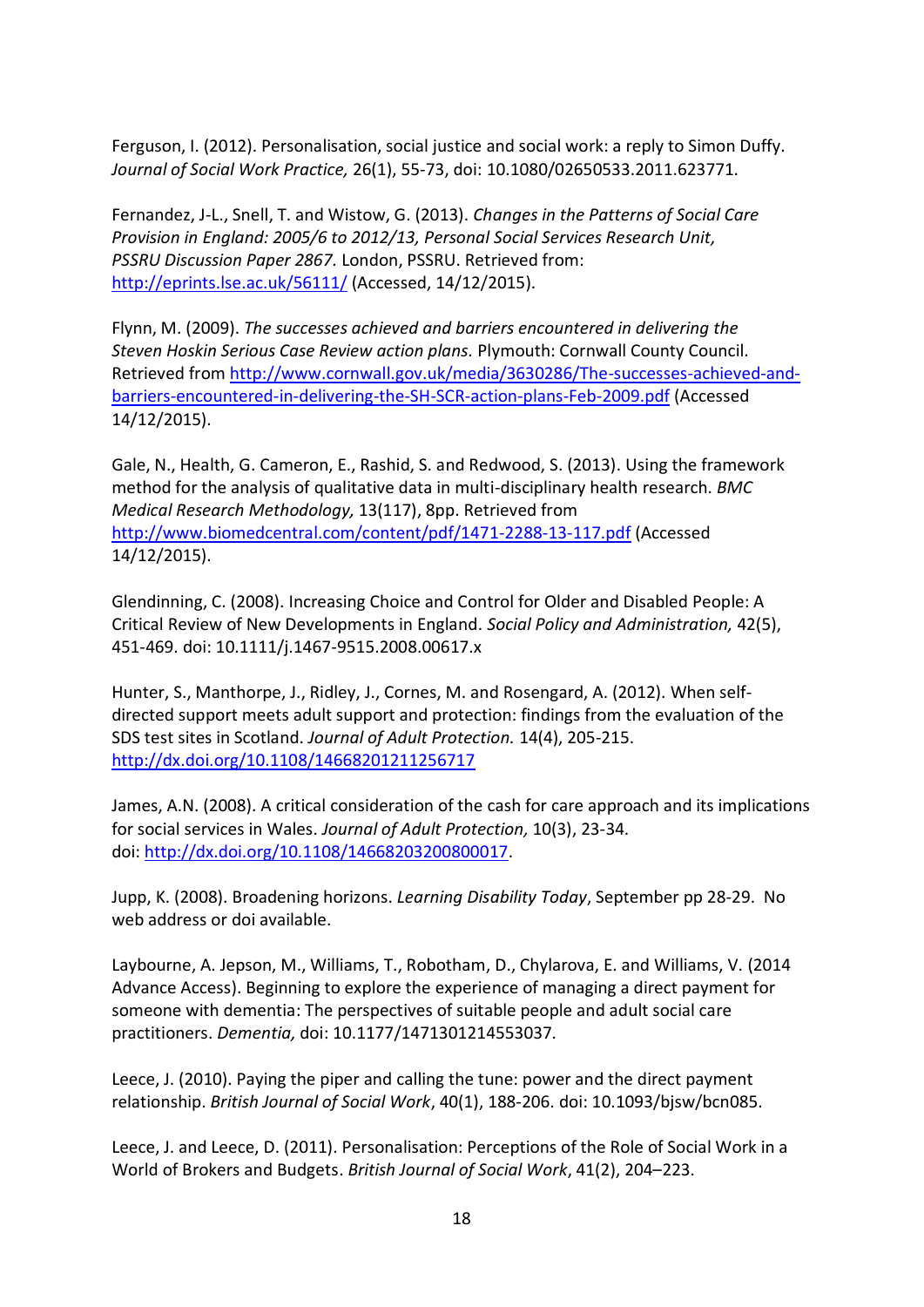doi: 10.1093/bjsw/bcq087.

Lewis, J. and West, A. (2014). Re-Shaping Social Care Services for Older People in England: Policy Development and the Problem of Achieving "Good Care". *Journal of Social Policy*, 43(1), 1-18. doi: [http://dx.doi.org/10.1017/S0047279413000561.](http://dx.doi.org/10.1017/S0047279413000561)

Lloyd, L (2010). The Individual in Social Care: The Ethics of Care and the 'Personalisation Agenda' in Services for Older People in England. *Ethics and Social Welfare*, 4(2), 188-200, DOI: 10.1080/17496535.2010.484262.

Lymbery, M. (2014). Understanding personalisation: Implications for social work. *Journal of Social Work.* 14(3), 295-312. doi: 10.1177/1468017313477326

Manthorpe, J., Martineau, S., Ridley, J., Cornes, M., Rosengard, A. and Hunter, S. (2014). Embarking on self-directed support in Scotland: a focused scoping review of the literature. E*uropean Journal of Social Work*, 18(1), 36-50. doi: 10.1080/13691457.2014.885883

Manthorpe, J. and Samsi, K. (2013)."Inherently Risky?": Personal Budgets for People with Dementia and the Risks of Financial Abuse: Findings from an Interview-Based Study with Adult Safeguarding Coordinators. *British Journal of Social Work,* 43(5), 889-903. doi: 10.1093/bjsw/bcs023.

Manthorpe, J., Stevens, M., Rapaport, J., Challis, D., Jacobs, S., Netten, A., Jones, K., Knapp, M., Wilberforce, M. & Glendinning, C. (2011). Individual budgets and adult safeguarding: Parallel or converging tracks? Further findings from the evaluation of the Individual Budget pilots. *Journal of Social Work*. 11(4): 422-438. 10.1177/1468017310379452

Manthorpe, J., Stevens, M., Rapaport, J., Harris, J., Jacobs, S., Challis, D., Netten, A., Knapp, M., Wilberforce, M. and Glendinning, C. (2009). Safeguarding and System Change: Early Perceptions of the Implications for Adult Protection Services of the English Individual Budgets Pilots—A Qualitative Study. *British Journal of Social Work*, 39(8), 1465-1480. doi: 10.1093/bjsw/bcn028.

Manthorpe, J., Stevens, M., Samsi, K., Aspinal, F.,Woolham, J., Hussein, S., Ismail, M. and Baxter, K. (2015). Did anyone notice the transformation of adult social care? An analysis of Safeguarding Adult Board Annual Reports. *The Journal of Adult Protection*. 17(1) 19 – 30. http://dx.doi.org/10.1108/JAP-03-2014-0011

Needham, C. (2010). 'Debate: Personalized public services—a new state/citizen contract?. *Public Money and Management*, 30(3), 135-142. doi:10.1080/09540961003794246.

Netten, A., Jones, K., Knapp, M., Fernandez, J-L., Challis, D., Glendinning, C., Jacobs, S., Manthorpe, J., Moran, N., Stevens, M., and Wilberforce, M. (2012). Personalisation through Individual Budgets: Does it Work and for Whom? *British Journal of Social Work*, 42(8), 1556 - 1573 doi:10.1093/bjsw/bcr159.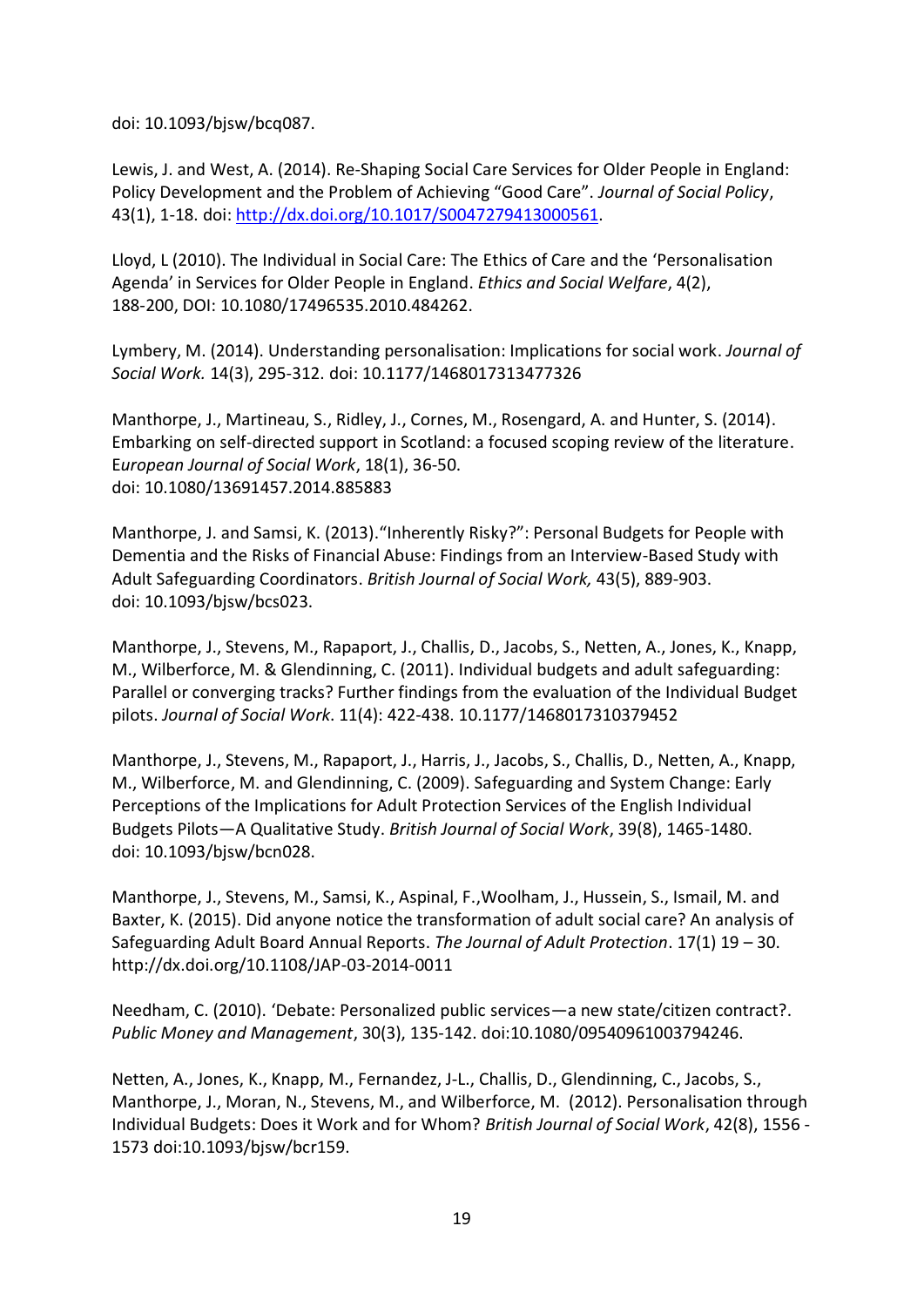Parton, N. (2000). Some thoughts on the relationship between theory and practice in and for social work. *British Journal of Social Work, 30 (4): 449-463. doi: 10.1093/bjsw/30.4.449.*

Poll, C., Duffy, S., Hatton, C., Sanderson, H. and Routledge, M. (2005). *A report on in Control͛s first phase ϮϬϬϯ-2005.* London: In Control. Retrieved from: [http://www.in](http://www.in-control.org.uk/media/55724/in%20control%20first%20phase%20report%202003-2005.pdf)[control.org.uk/media/55724/in%20control%20first%20phase%20report%202003-2005.pdf](http://www.in-control.org.uk/media/55724/in%20control%20first%20phase%20report%202003-2005.pdf) (Accessed 23/04/2015).

Rabiee, P., Glendinning, C. and Baxter, K. (2013). *How far do managed personal budgets offer choice and control for older people using home care services?* SSCR Research Findings, NIHR, School for Social Care Research, London. Retrieved from: <http://php.york.ac.uk/inst/spru/pubs/2645/> (Accessed 14/12/2015).

Richards, P. and Ogilvie, K. (2010). *South West Region: A safeguarding and personalisation framework February 2010.* Plymouth: ADASS/South West Regional Improvement and Efficiency Agency. Retrieved from: [http://plysab.proceduresonline.com/pdfs/sp\\_framework.pdf](http://plysab.proceduresonline.com/pdfs/sp_framework.pdf) (Accessed 14/12/2015)

Roulstone, A. and Morgan, H. (2009). Neo-Liberal Individualism or Self-Directed Support: Are We All Speaking the Same Language on Modernising Adult Social Care?. *Social Policy and Society*, 8(3), 333-345. doi: [http://dx.doi.org/10.1017/S1474746409004886.](http://dx.doi.org/10.1017/S1474746409004886)

Sadan, E. (2004). *Empowerment and Community Planning.* E-book edition. Retrieved from: [http://www.mpow.org/elisheva\\_sadan\\_empowerment.pdf](http://www.mpow.org/elisheva_sadan_empowerment.pdf) (Accessed 14/12/2015)

Schwehr, B. (2010). Safeguarding and personalisation. *Journal of Adult Protection*, 12(2), 43– 50. doi [http://dx.doi.org/10.5042/jap.2010.0295.](http://dx.doi.org/10.5042/jap.2010.0295)

SCIE (2010). *At a glance 33: Personalisation briefing: Personalisation and mental capacity.*  London: Social Care Institute for Excellence. Retrieved from: <http://www.scie.org.uk/publications/ataglance/ataglance33.asp> (Accessed 14/12/2015).

Scourfield, P. (2007). Social Care and the Modern Citizen: Client, Consumer, Service User, Manager and Entrepreneur. *British Journal of Social Work,* 37(1), 107–122. doi: 10.1093/bjsw/bch346.

Slasberg, C. Beresford, P. (2015). Building on the original strengths of direct payments to create a better future for social care. *Disability & Society*, 30(3), 479-483. doi: 10.1080/09687599.2015.1007672.

Stevens, M., Glendinning, C., Jacobs, S., Moran, N., Challis, D., Manthorpe, J., Fernández, J-L., Jones, K., Knapp, M., Netten, A., Wilberforce, M. (2011). Assessing the role of increasing choice in English social care services. *Journal of Social Policy,* 40(2), 257–274. doi:10.1017/S004727941000111

Stevens, M., Manthorpe, J., Hussein, S., Ismail, M., Woolham, J., Samsi, K., Baxter, K. & Aspinal, F. (2014) 'Risk, Safeguarding and Personal Budgets: exploring relationships and